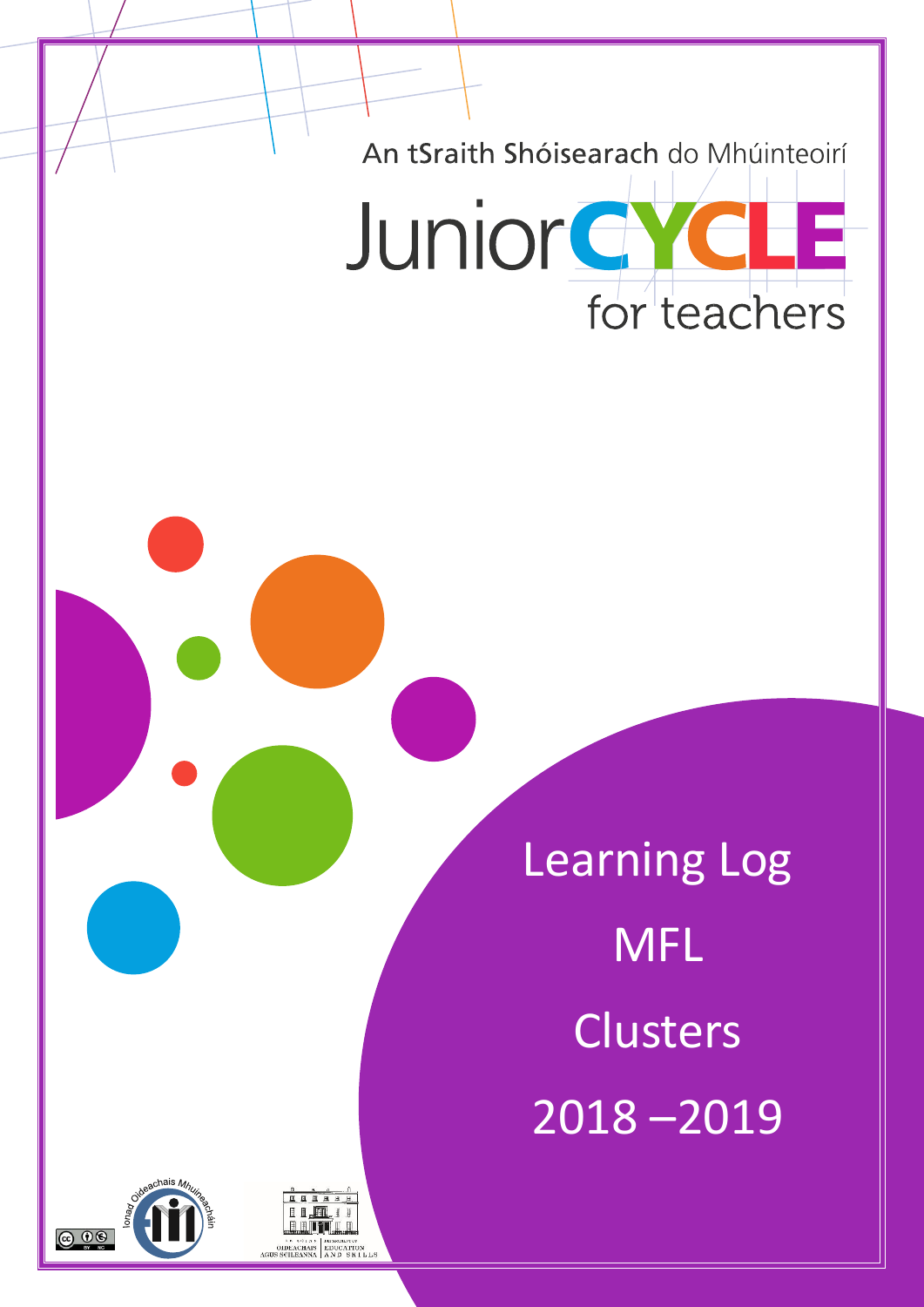# Contents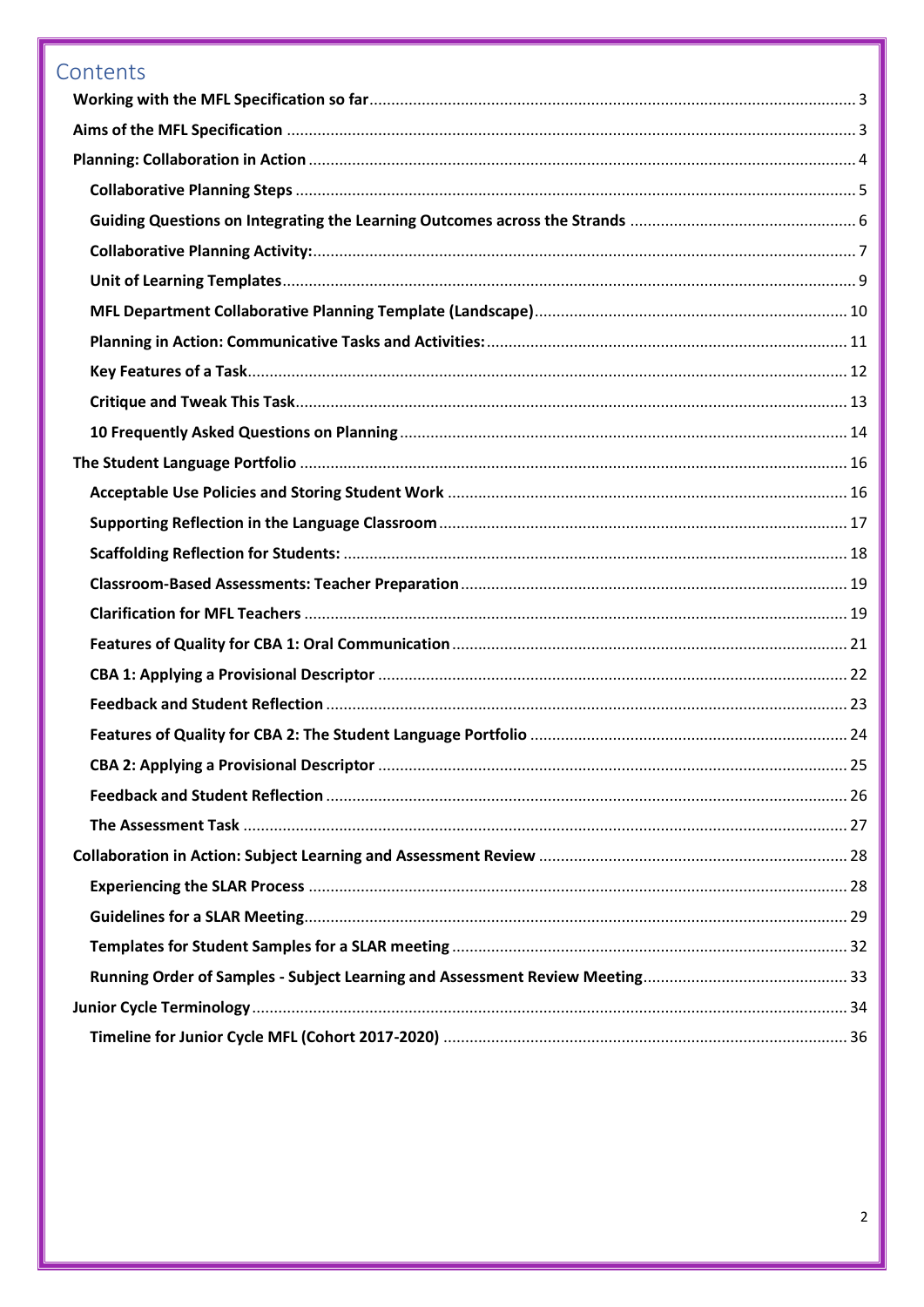### <span id="page-2-0"></span>Working with the MFL Specification so far

Reflection Moment:

- *3 ways in which my classroom practice has changed with the new specification*
- *2 questions I have about the specification*
- *1 key thing I would like to learn more about today*

### <span id="page-2-1"></span>Aims of the MFL Specification

The MFL Specification encourages all students to:

- actively engage in language activities and tasks, developing the capacity to understand written and spoken language
- communicate effectively and confidently in the target language in familiar contexts through a range of media
- develop their capacity to use appropriate structures and vocabulary for the purposes of communication, both written and oral
- enjoy a language-learning experience that will facilitate and encourage them to continue learning languages in future
- be reflective and autonomous in their language learning, and become actively involved in monitoring and assessing their progress
- appreciate their own and other cultures
- develop skills that they can apply to other areas of study and to their lives.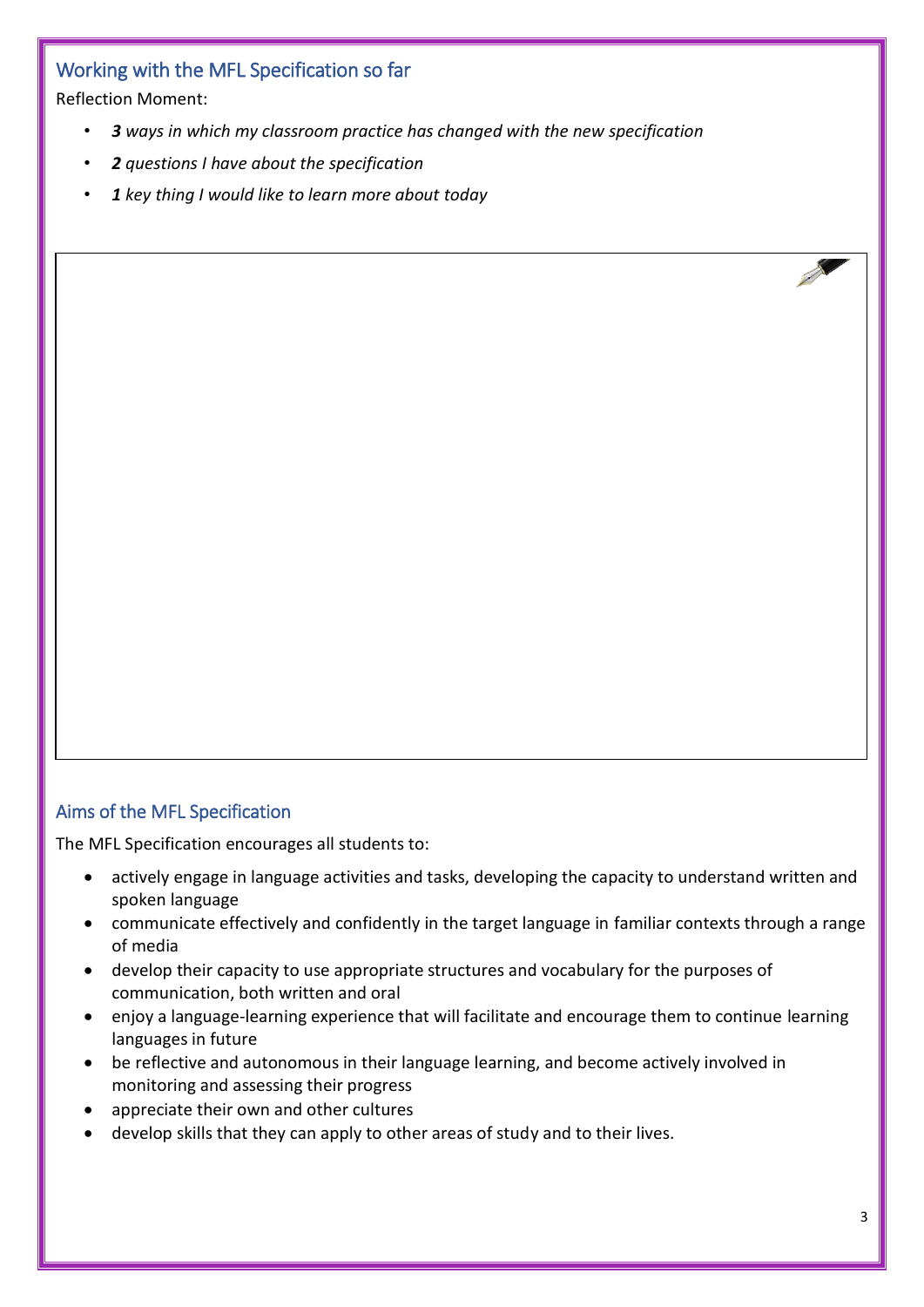### <span id="page-3-0"></span>Planning: Collaboration in Action

Reflection Moment: Collaboration…How are we doing?

Establishing ways of working together

Creating a shared vision

Planning with Learning **Outcomes** 

When planning a unit of learning, we are guided by our Collaborative Planning Steps and our Steps for Integrating Learning Outcomes across the strands. On the following pages you will find supports you may wish to use and/or adapt to your needs when planning units of learning. These supports are not prescriptive.

In planning units of learning, our approach allows for collaboration as well as teacher autonomy.

When planning units of learning, a collaborative approach can help us in

- selecting learning outcomes
- exploring the key learning within a unit
- agreeing the assessment.

Teachers remain autonomous when

- choosing content to support the student learning
- creating tasks for and with their students
- selecting teaching and learning activities and methodologies which suit them and their students.

The templates may support you in planning units of learning. We have created interactive versions which include drop-down menus to make planning easier for you. They are available in portrait or landscape format here: [https://www.jct.ie/modern\\_foreign\\_languages/planning\\_resources](https://www.jct.ie/modern_foreign_languages/planning_resources)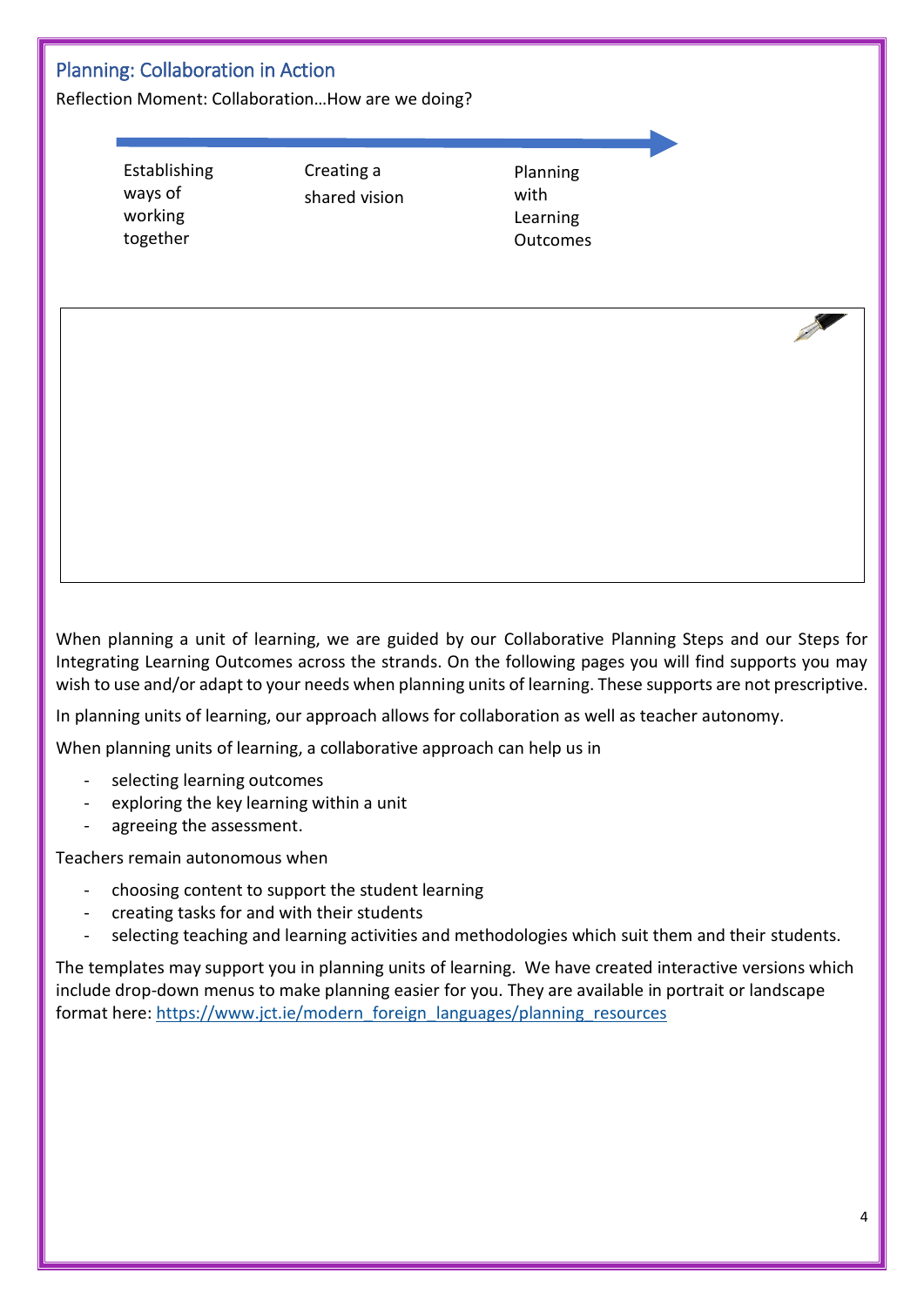<span id="page-4-0"></span>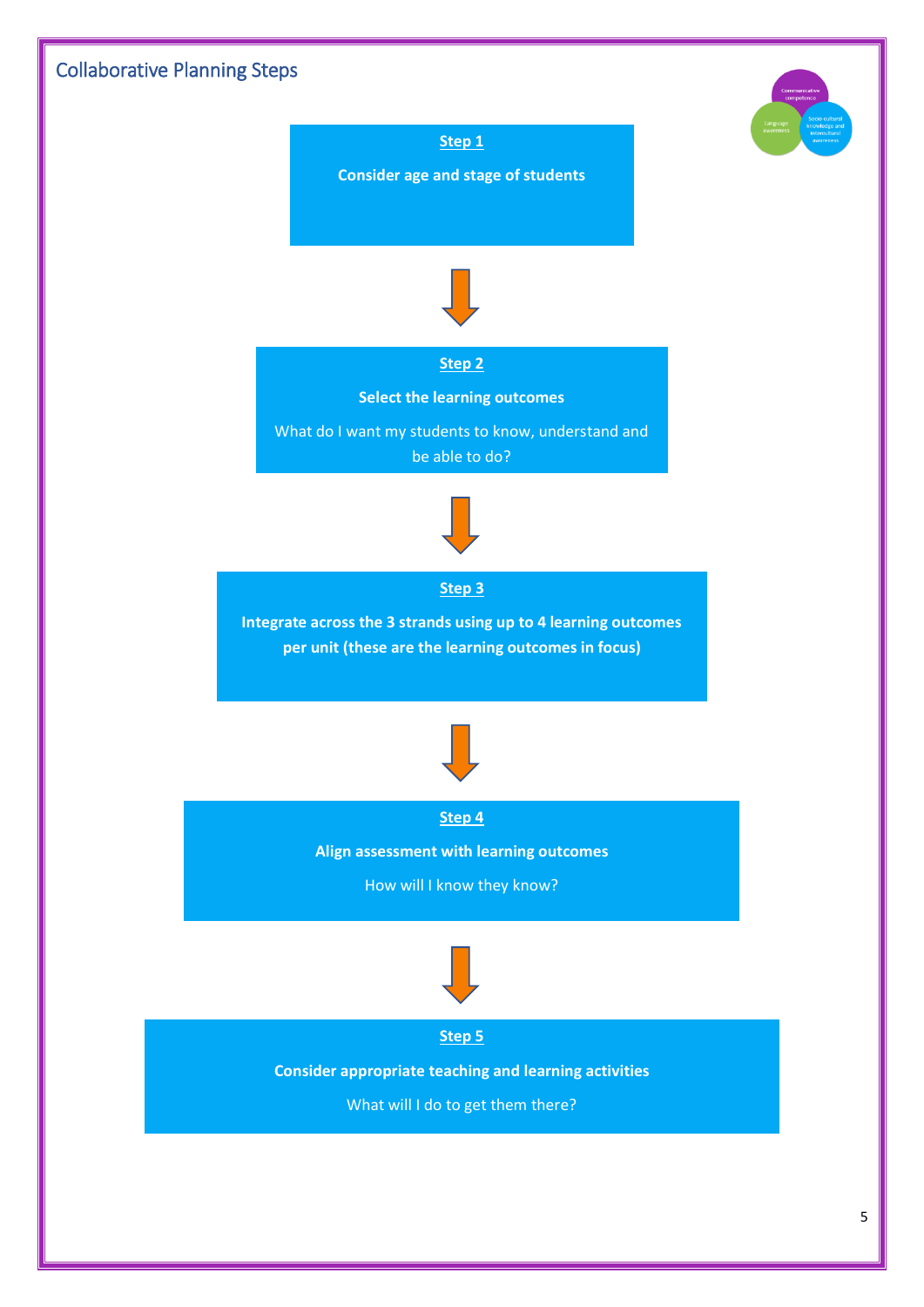## <span id="page-5-0"></span>Guiding Questions on Integrating the Learning Outcomes across the Strands *How do I integrate the learning outcomes across the three strands?*

These questions may help guide you through the process:

#### **Strand 1:**

- What do I want my students to be able to do in the target language at the end of this unit of learning?
- What is their age and stage in the learning process?
- What have they learned already and what do we want to learn next?
- Do I want to focus on a particular language skill or do I want to combine a receptive skill with a suitable productive skill?



### **Strand 2:**

- What do they already know about learning languages that will help them?
- What do my students need to know/understand about the target language or about the process of language learning that will help them achieve this?

### **Strand 3:**

- What is the authentic target language context where students would/could need to use those communicative outcomes?
- What do my students need/want to learn about life in the target language country/countries that is appropriate to their age and stage of learning?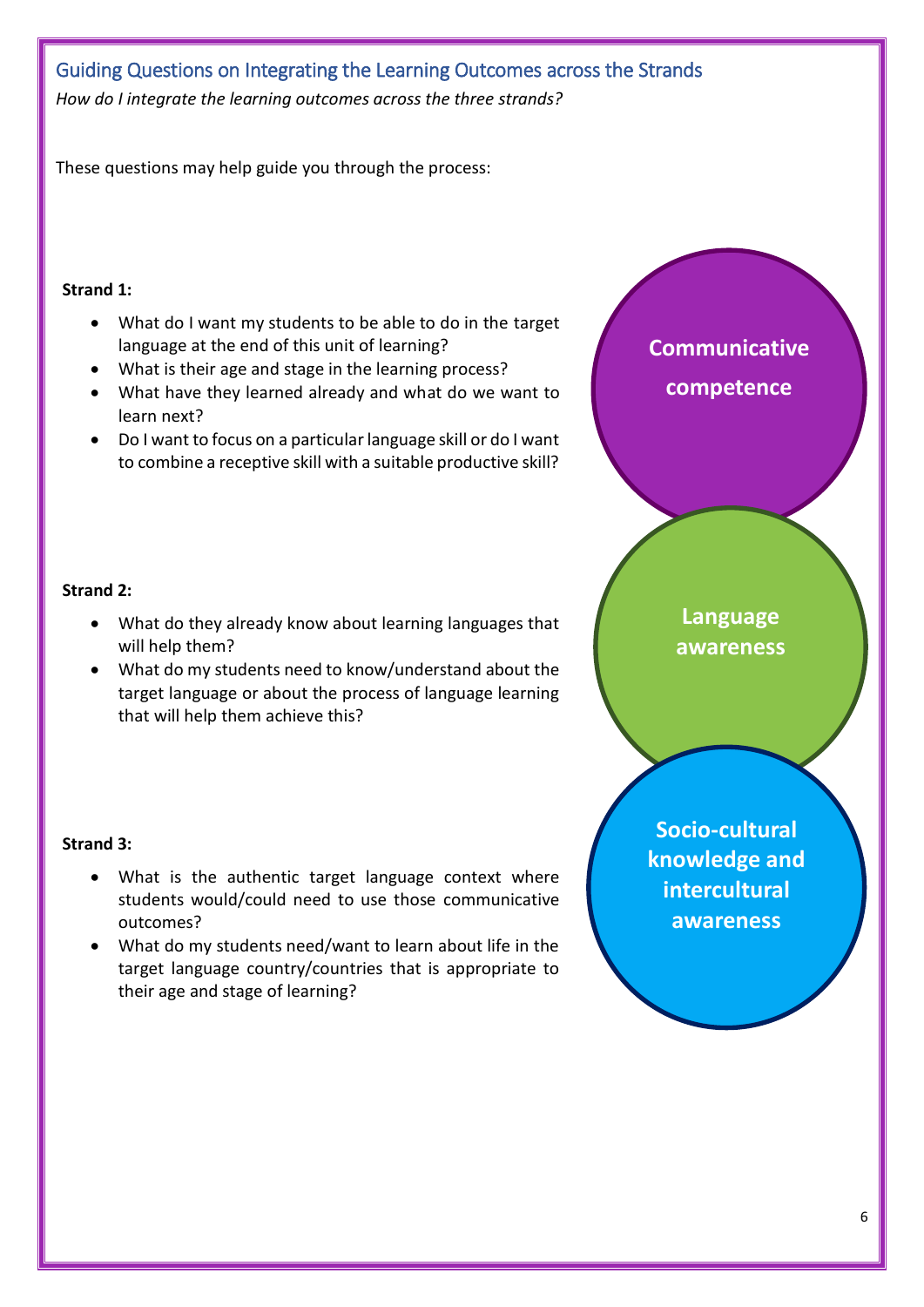<span id="page-6-0"></span>Collaborative Planning Activity:

**Year Group: Term:** 

**Unit of Learning Title:** Approximate Duration:

**Learning Outcomes in Focus** (What do I want my students to know, understand and be able to do in the target language?)

**Strand 1 Communicative Competence**

Writing 1.20 write short descriptions of present, past and future events, activities and personal experiences, as well as imaginative texts

**Strand 2 Language Awareness**

Reflecting on how the TL works; 2.1 recognise, describe and use language patterns such as word order, verbal system, nouns, adjectives, spelling and punctuation conventions **Strand 3 Socio-cultural Knowledge and Intercultural Awareness**

Learning about relevant facts, people, places and history about the country related to the TL; 3.2 discover and use facts and figures related to the target country/countries such as statistical data, festivals, inventions, famous people

### **Any Other Learning Outcomes in Focus for this Unit of Learning**

Choose a learning outcome.

*Discuss the student learning within these learning outcomes*

Assessment: (What learning should students be able to demonstrate within this unit?)

Students can research and apply facts and figures about an aspect of the target language country that interests them.

Students can write a short description about an event in the target language country.

Students can use appropriate word order, verbal system, spelling and punctuation.

**Teaching & Learning Activities:** (Plan the activities/methodologies. Consider the five language skills – Listening, Reading, Spoken production, Spoken interaction and Writing)

*\*Activities recognise the integrated nature and sequence (receptive → productive) of second language acquisition* **Resources:**

**Reflection:** What worked well?

Even better if…

What other language development has taken place?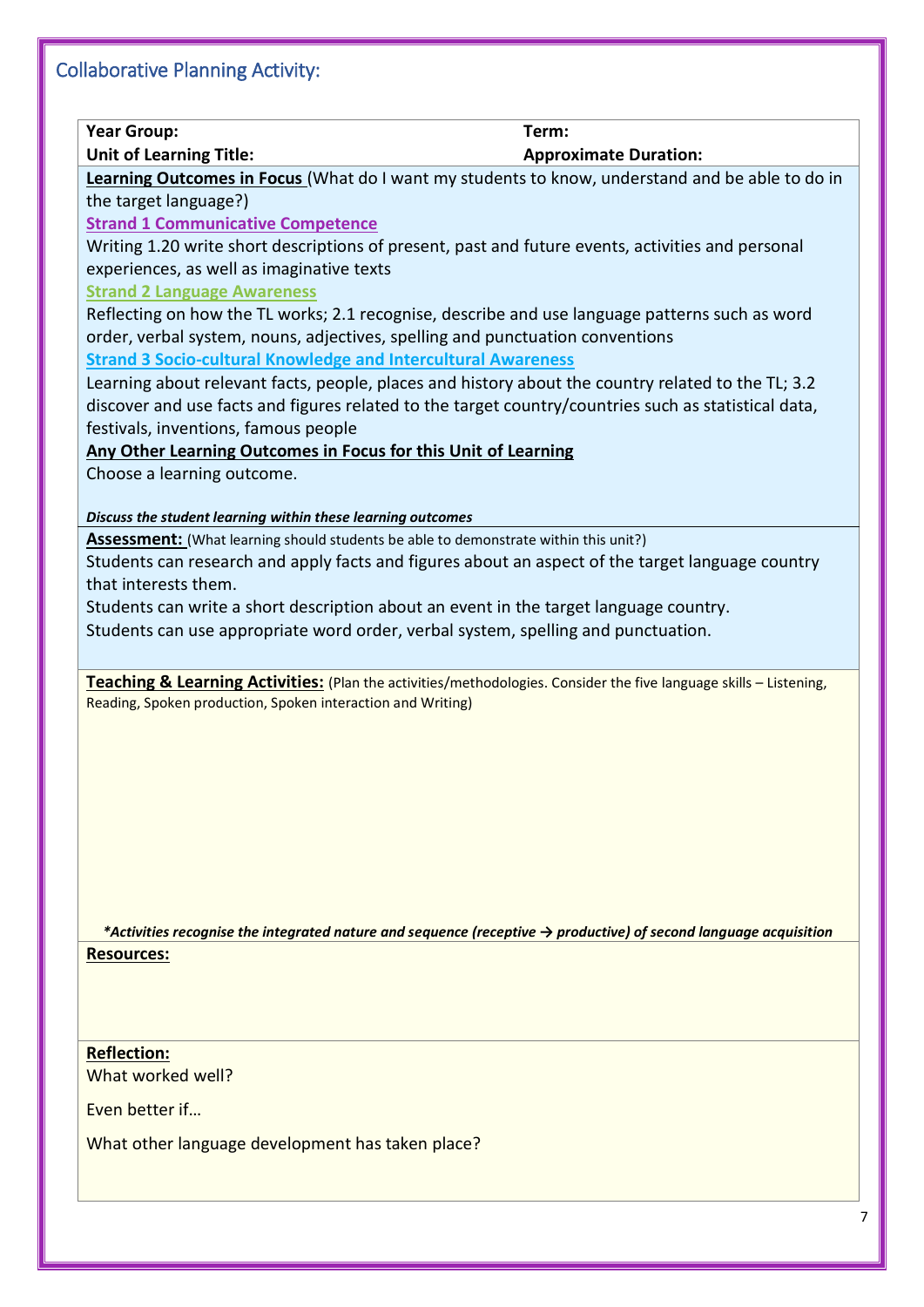Notes on the planning process so far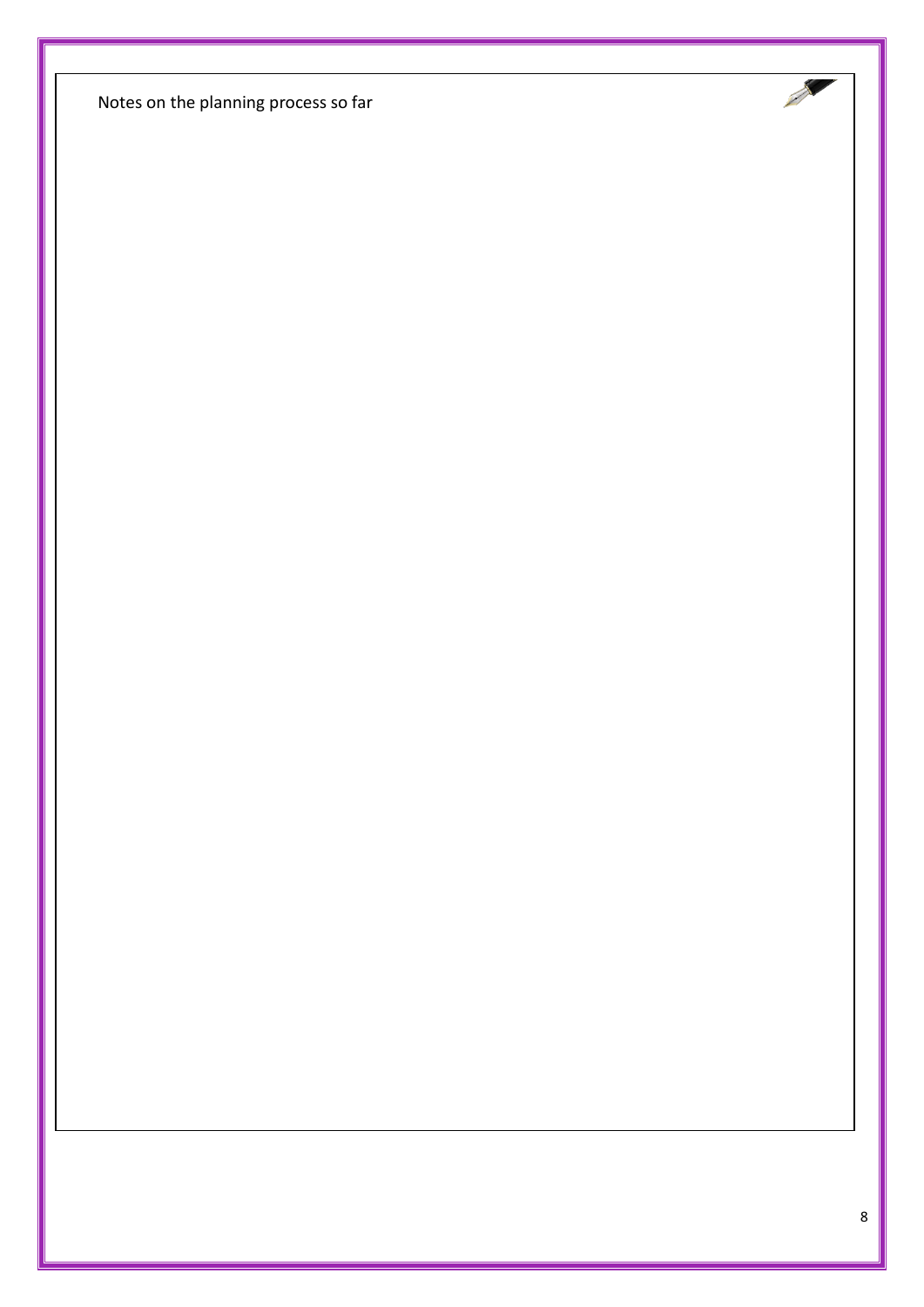# <span id="page-8-0"></span>Unit of Learning Templates

### **MFL Department Collaborative Planning Template (Portrait)**

|                    | <b>Year Group:</b><br>Term:                                                                                                                                                       |
|--------------------|-----------------------------------------------------------------------------------------------------------------------------------------------------------------------------------|
|                    | <b>Unit of Learning Title:</b><br><b>Approximate Duration:</b>                                                                                                                    |
|                    | Learning Outcomes in Focus (What do I want my students to know, understand and be able to                                                                                         |
|                    | do in the target language?)<br><b>Strand 1 Communicative Competence</b>                                                                                                           |
| Learning Outcomes  | Writing 1.20 write short descriptions of present, past and future events, activities and personal                                                                                 |
|                    | experiences, as well as imaginative texts                                                                                                                                         |
|                    | <b>Strand 2 Language Awareness</b>                                                                                                                                                |
|                    | Reflecting on how the TL works; 2.1 recognise, describe and use language patterns such as word                                                                                    |
|                    | order, verbal system, nouns, adjectives, spelling and punctuation conventions                                                                                                     |
|                    | <b>Strand 3 Socio-cultural Knowledge and Intercultural Awareness</b>                                                                                                              |
|                    | Learning about relevant facts, people, places and history about the country related to the TL; 3.2                                                                                |
|                    | discover and use facts and figures related to the target country/countries such as statistical                                                                                    |
|                    | data, festivals, inventions, famous people                                                                                                                                        |
|                    | Any Other Learning Outcomes in Focus for this Unit of Learning                                                                                                                    |
|                    | Choose a learning outcome.                                                                                                                                                        |
|                    |                                                                                                                                                                                   |
|                    | Discuss the student learning within these learning outcomes                                                                                                                       |
| Assessment         | <b>Assessment:</b> (What learning should students be able to demonstrate within this unit?)                                                                                       |
|                    |                                                                                                                                                                                   |
|                    |                                                                                                                                                                                   |
|                    |                                                                                                                                                                                   |
|                    |                                                                                                                                                                                   |
|                    | Teaching & Learning Activities: (Plan the activities/methodologies. Consider the five language skills -<br>Listening, Reading, Spoken production, Spoken interaction and Writing) |
|                    |                                                                                                                                                                                   |
|                    |                                                                                                                                                                                   |
|                    |                                                                                                                                                                                   |
|                    |                                                                                                                                                                                   |
|                    |                                                                                                                                                                                   |
|                    |                                                                                                                                                                                   |
| earning Activities |                                                                                                                                                                                   |
|                    |                                                                                                                                                                                   |
|                    |                                                                                                                                                                                   |
|                    | *Activities recognise the integrated nature and sequence (receptive $\rightarrow$ productive) of second language acquisition                                                      |
|                    | <b>Resources:</b>                                                                                                                                                                 |
|                    |                                                                                                                                                                                   |
|                    |                                                                                                                                                                                   |
|                    |                                                                                                                                                                                   |
|                    | <b>Reflection:</b><br>What worked well?                                                                                                                                           |
|                    |                                                                                                                                                                                   |
|                    | Even better if                                                                                                                                                                    |
|                    | What other language development has taken place?                                                                                                                                  |
|                    |                                                                                                                                                                                   |

9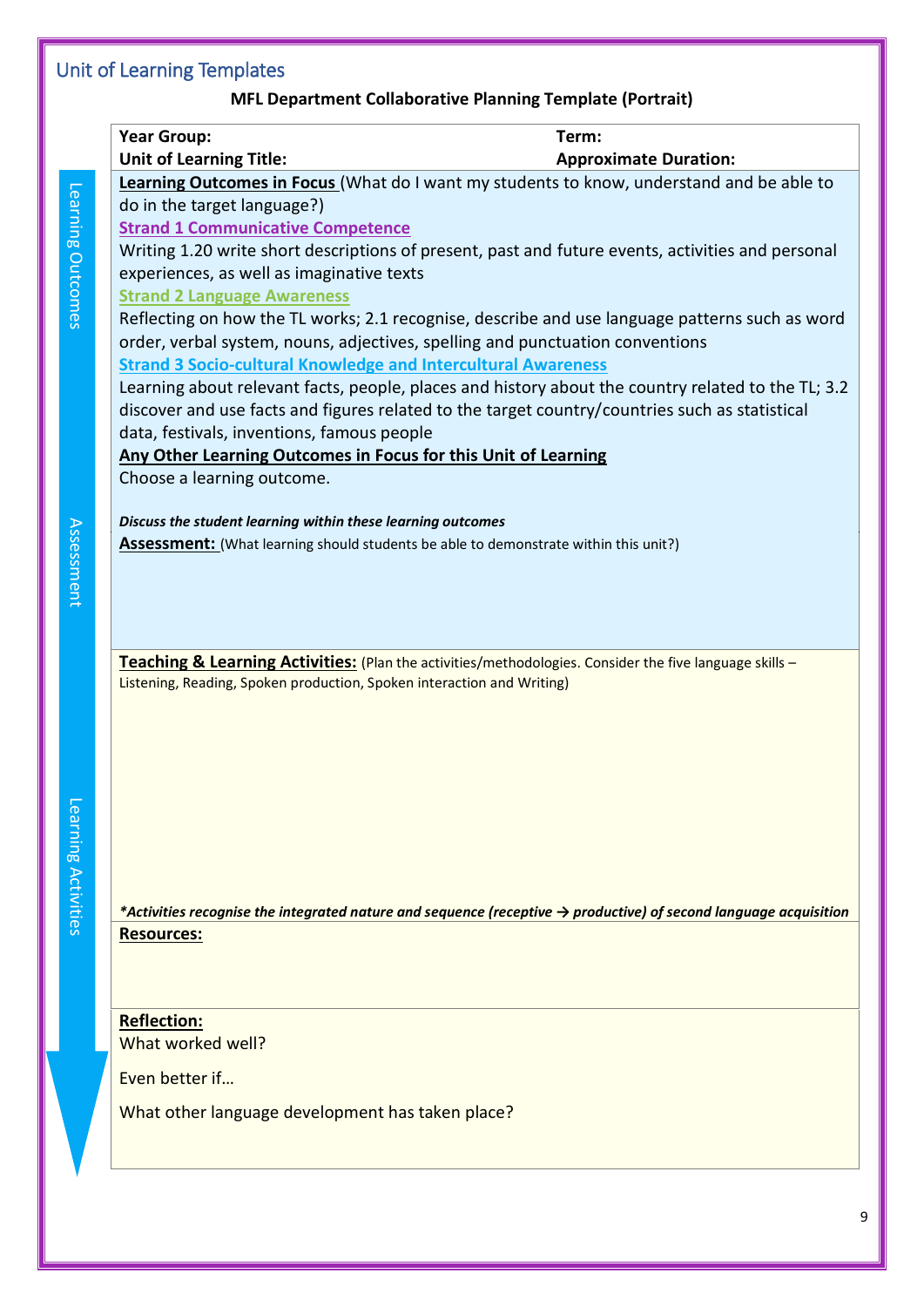# MFL Department Collaborative Planning Template (Landscape)

<span id="page-9-0"></span>

| <b>Year Group:</b><br><b>Unit of Learning Title:</b>                                                                                                                                                                                                                                                                                                                                                                                                                                                                    |                                                                                                     | Term:                                                                                                                                                                                              | <b>Approximate Duration:</b> |                                                                                                                        |
|-------------------------------------------------------------------------------------------------------------------------------------------------------------------------------------------------------------------------------------------------------------------------------------------------------------------------------------------------------------------------------------------------------------------------------------------------------------------------------------------------------------------------|-----------------------------------------------------------------------------------------------------|----------------------------------------------------------------------------------------------------------------------------------------------------------------------------------------------------|------------------------------|------------------------------------------------------------------------------------------------------------------------|
| <b>Learning Outcomes</b>                                                                                                                                                                                                                                                                                                                                                                                                                                                                                                | Assessment                                                                                          | <b>Learning Activities</b>                                                                                                                                                                         |                              |                                                                                                                        |
| <b>Learning Outcomes in Focus</b><br>(What do I want my students to know,<br>understand and be able to do in the target<br>language?)<br><b>Strand 1 Communicative</b><br><b>Competence</b><br>Choose a learning outcome.<br><b>Strand 2 Language Awareness</b><br>Choose a learning outcome.<br><b>Strand 3 Socio-cultural Knowledge</b><br>and Intercultural Awareness<br>Choose a learning outcome.<br><b>Any Other Learning Outcomes in</b><br><b>Focus for this Unit of Learning</b><br>Choose a learning outcome. | Assessment:<br>(What learning<br>should students<br>be able to<br>demonstrate<br>within this unit?) | <b>Teaching &amp; Learning Activities:</b><br>(Plan the activities/methodologies. Consider the five language skills<br>- Listening, Reading, Spoken production, Spoken interaction and<br>Writing) | <b>Resources:</b>            | <b>Reflection:</b><br>What worked well?<br>Even better if<br>What other<br>language<br>development has<br>taken place? |
| Discuss the student learning within these<br>learning outcomes                                                                                                                                                                                                                                                                                                                                                                                                                                                          |                                                                                                     | *Activities recognise the integrated nature and sequence (receptive<br>$\rightarrow$ productive) of second language acquisition                                                                    |                              |                                                                                                                        |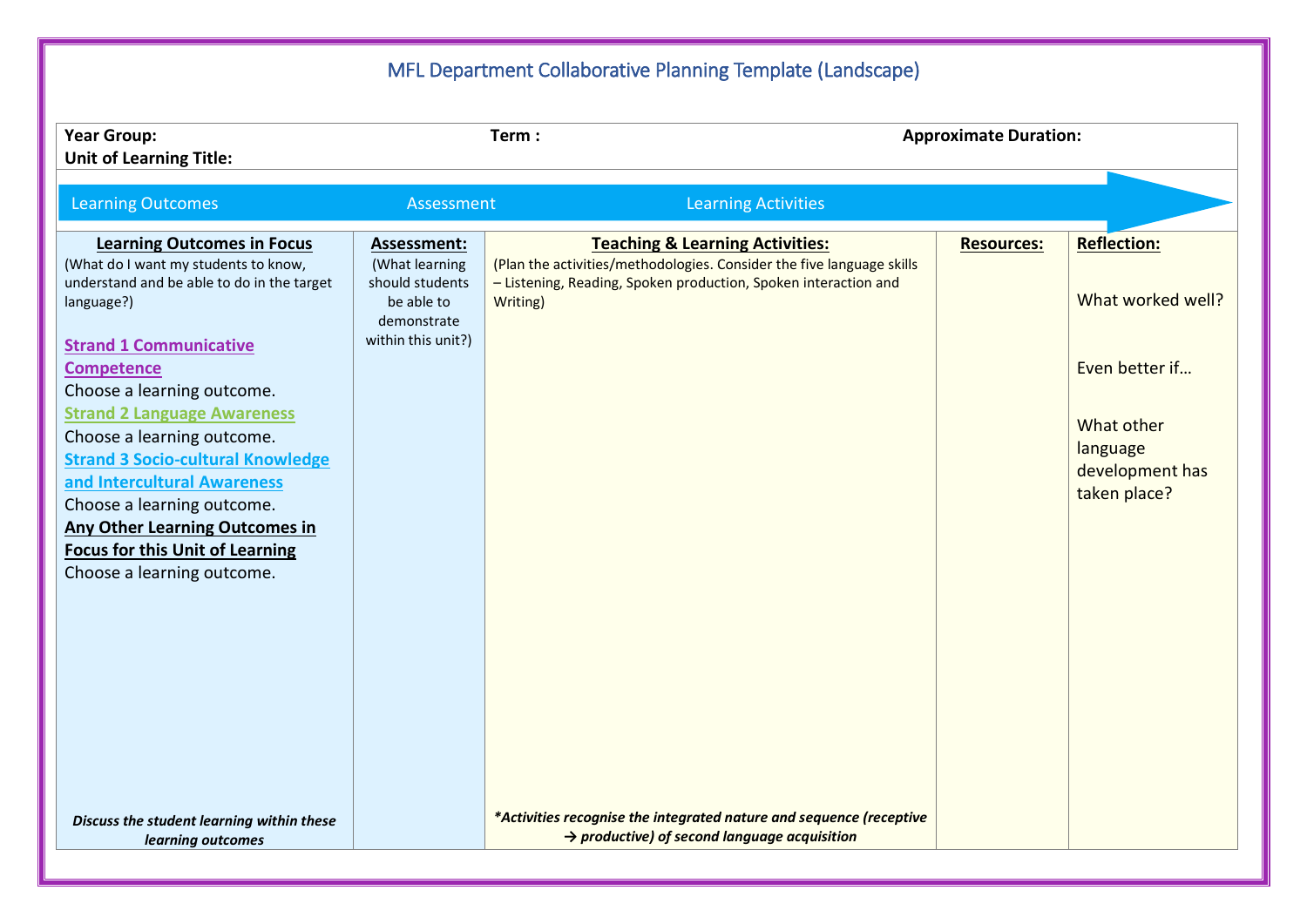### <span id="page-10-0"></span>Planning in Action: Communicative Tasks and Activities:

Below you will find a completed planning template. In the yellow section decide which are tasks (T) and which are activities (A).

| <b>Year Group:</b><br>Term:                                                                                                  |                              |
|------------------------------------------------------------------------------------------------------------------------------|------------------------------|
| <b>Unit of Learning Title:</b>                                                                                               | <b>Approximate Duration:</b> |
| Learning Outcomes in Focus (What do I want my students to know, understand and be able to do in the target                   |                              |
| language?)                                                                                                                   |                              |
| <b>Strand 1 Communicative Competence</b>                                                                                     |                              |
| Writing 1.20 write short descriptions of present, past and future events, activities and personal                            |                              |
| experiences, as well as imaginative texts                                                                                    |                              |
| <b>Strand 2 Language Awareness</b>                                                                                           |                              |
| Reflecting on how the TL works; 2.1 recognise, describe and use language patterns such as word                               |                              |
| order, verbal system, nouns, adjectives, spelling and punctuation conventions                                                |                              |
| <b>Strand 3 Socio-cultural Knowledge and Intercultural Awareness</b>                                                         |                              |
| Learning about relevant facts, people, places and history about the country related to the TL; 3.2                           |                              |
| discover and use facts and figures related to the target country/countries such as statistical data,                         |                              |
| festivals, inventions, famous people                                                                                         |                              |
| Any Other Learning Outcomes in Focus for this Unit of Learning                                                               |                              |
| Choose a learning outcome.                                                                                                   |                              |
| Discuss the student learning within these learning outcomes                                                                  |                              |
| Assessment: (What learning should students be able to demonstrate within this unit?)                                         |                              |
| Students can research and apply facts and figures about an aspect of the target language country that                        |                              |
| interests them.                                                                                                              |                              |
| Students can write a short description about an event in the target language country.                                        |                              |
| Students can use appropriate word order, verbal system, spelling and punctuation.                                            |                              |
| Teaching & Learning Activities: (Plan the activities/methodologies Consider the five language skills - Listening,            |                              |
| Reading, Spoken production, Spoken interaction and Writing)                                                                  |                              |
| - Students use placemats to explore what words/expressions they know and what they will need to                              |                              |
| learn.                                                                                                                       |                              |
| - Students listen to an audio stimulus or watch a video set at an event/festival. They complete a                            |                              |
| worksheet by filling in key information under given headings.                                                                |                              |
| - The teacher cuts up a brochure of a festival in the target language country. Students work in pairs or                     |                              |
| small groups. They read their section on their own and then work together to agree on a number of                            |                              |
| events they would like to attend.                                                                                            |                              |
| - Students work in pairs to ask each other about their favourite festival.                                                   |                              |
| - Students use facts and figures gathered through research to write a short article for the student                          |                              |
| magazine about an event or festival they imagine they are attending.                                                         |                              |
| *Activities recognise the integrated nature and sequence (receptive $\rightarrow$ productive) of second language acquisition |                              |
| <b>Resources:</b>                                                                                                            |                              |
|                                                                                                                              |                              |
|                                                                                                                              |                              |
| <b>Reflection:</b>                                                                                                           |                              |
| What worked well?                                                                                                            |                              |
|                                                                                                                              |                              |
| Even better if                                                                                                               |                              |
| What other language development has taken place?                                                                             |                              |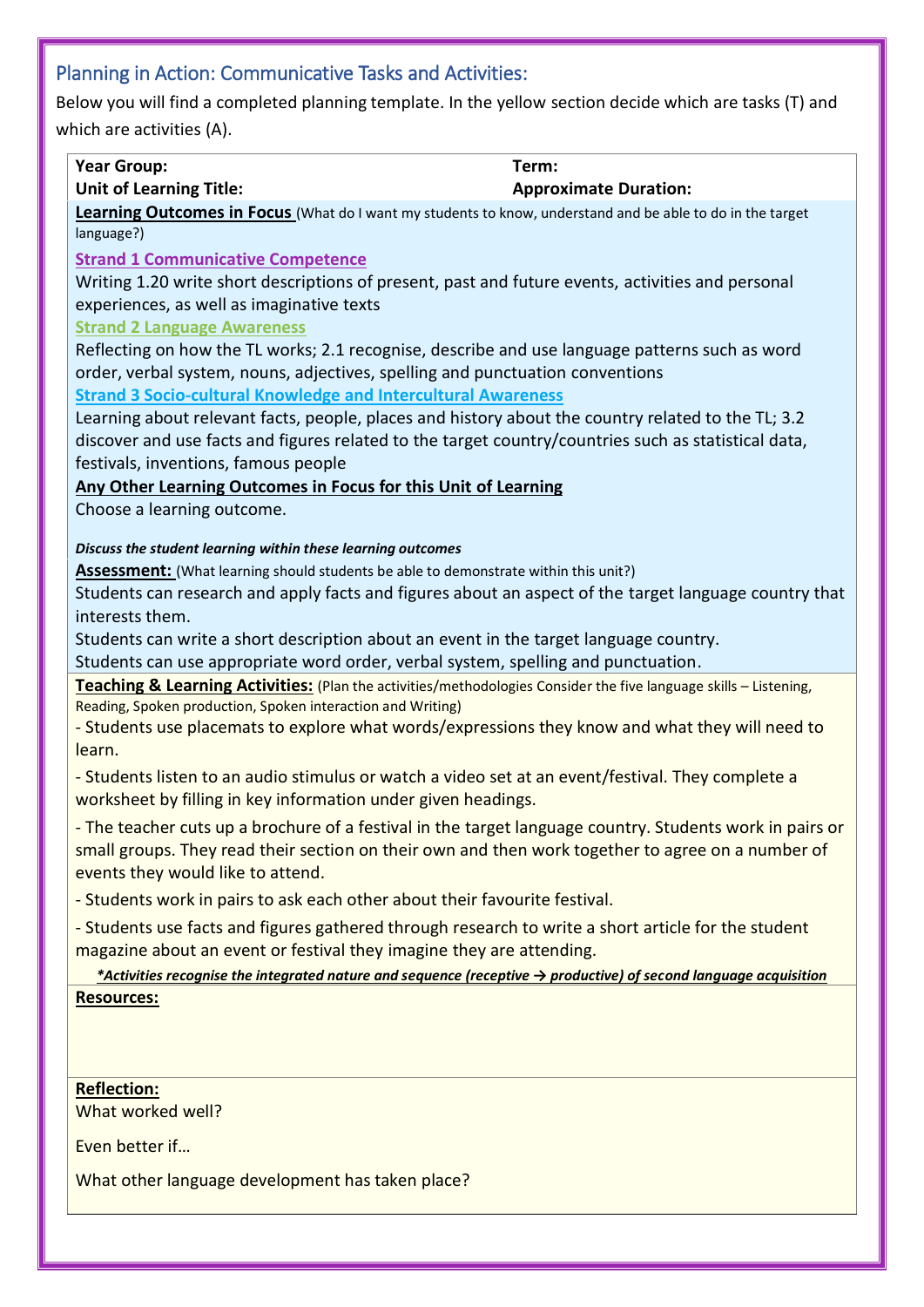### <span id="page-11-0"></span>Key Features of a Task

Use the space below to outline key features of tasks.

#### **Tasks; Moving beyond Topics:**

Language learning tasks are based on the ideology that the most effective way to teach a language is by engaging learners in real language use in the classroom (Willis and Willis, 2007), seeing language learners as language users from the beginning of their language learning journey. In order to complete tasks, learners must use their knowledge about the language, the communication strategies they have developed, and their understanding of the world including the target language country in order to achieve a specific goal in a particular context.

A task is not synonymous with an exercise or an activity. It goes beyond practising language forms and structures, orally or in writing. When language learners are engaged in tasks, they use language in order to achieve a goal, making language learning meaningful and tangible. Language learning and communicating are seen as two sides of the one coin (Little et al., 2017).

*"One of the most valuable things we can give a learner: the confidence to have a go, even if their language resources are limited" (Willis and Willis, 2007).*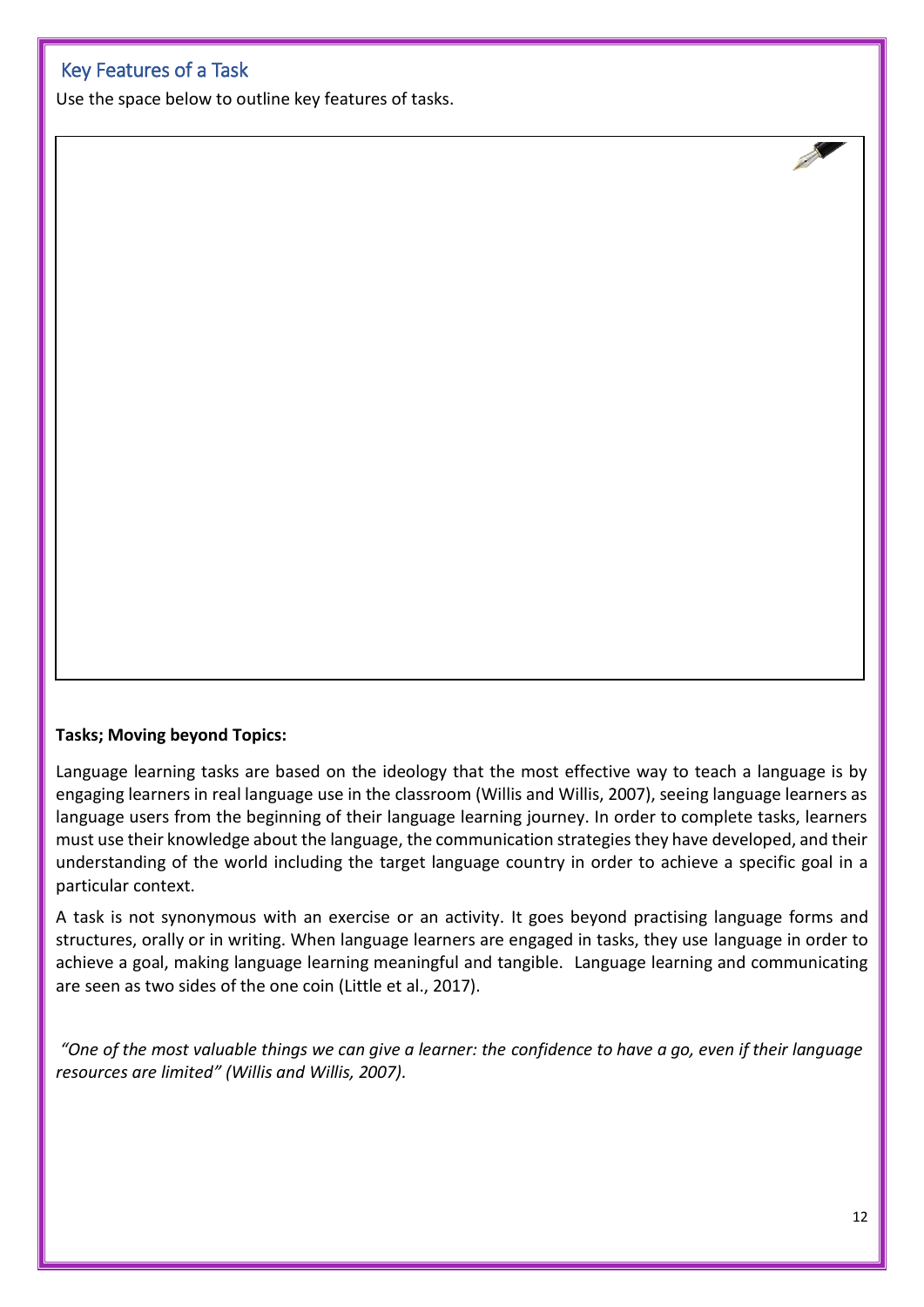### <span id="page-12-0"></span>Critique and Tweak This Task

Below you will find the completed collaborative planning section of a unit of learning. Considering the key features of a task, decide which aspects of the task (see presentation) need to be improved.

| $2nd$ year<br><b>Year Group:</b>                                                            | Term: 1                                                                                                            |
|---------------------------------------------------------------------------------------------|--------------------------------------------------------------------------------------------------------------------|
| <b>Unit of Learning Title:</b>                                                              | <b>Approximate Duration:</b>                                                                                       |
|                                                                                             | Learning Outcomes in Focus: (What do I want my students to know, understand and be able to do in the target        |
| language?)                                                                                  |                                                                                                                    |
| <b>Strand 1 Communicative Competence</b>                                                    |                                                                                                                    |
|                                                                                             | Reading; 1.7 identify specific information in a range of texts dealing with familiar topics                        |
| <b>Strand 2 Language Awareness</b>                                                          |                                                                                                                    |
|                                                                                             | Reflecting on how they learn languages; 2.7 monitor and assess their own learning, using feedback they             |
|                                                                                             | receive to reflect on what they need to improve and to set goals for improvement                                   |
| <b>Strand 3 Socio-cultural Knowledge and Intercultural Awareness</b>                        |                                                                                                                    |
|                                                                                             | Learning about traditions, customs and behaviours; 3.6 select, process and present information through             |
|                                                                                             | the appropriate use of digital technologies, and evaluate it for truth and reliability                             |
| Any Other Learning Outcomes in Focus for this Unit of Learning                              |                                                                                                                    |
|                                                                                             | Writing 1.17 write words and create short sentences using various media (emails, letters, blogs,                   |
| postcards) on everyday topics with accuracy                                                 |                                                                                                                    |
| Discuss the student learning within these learning outcomes                                 |                                                                                                                    |
| <b>Assessment:</b> (What learning should students be able to demonstrate within this unit?) |                                                                                                                    |
|                                                                                             | Students can write simple news about themselves, using appropriate word order and punctuation.                     |
| Students can share their news using an online platform.                                     |                                                                                                                    |
| Students can identify a range of facts when they read news about their peers.               |                                                                                                                    |
| Reading, Spoken production, Spoken interaction and Writing)                                 | Teaching & Learning Activities: (Plan the activities/methodologies. Consider the five language skills - Listening, |
|                                                                                             |                                                                                                                    |
|                                                                                             |                                                                                                                    |
|                                                                                             |                                                                                                                    |
|                                                                                             |                                                                                                                    |
|                                                                                             |                                                                                                                    |
|                                                                                             |                                                                                                                    |
|                                                                                             |                                                                                                                    |
|                                                                                             |                                                                                                                    |

*\*Activities recognise the integrated nature and sequence (receptive → productive) of second language acquisition*

**Resources:**

**Reflection:** What worked well?

Even better if…

What other language development has taken place?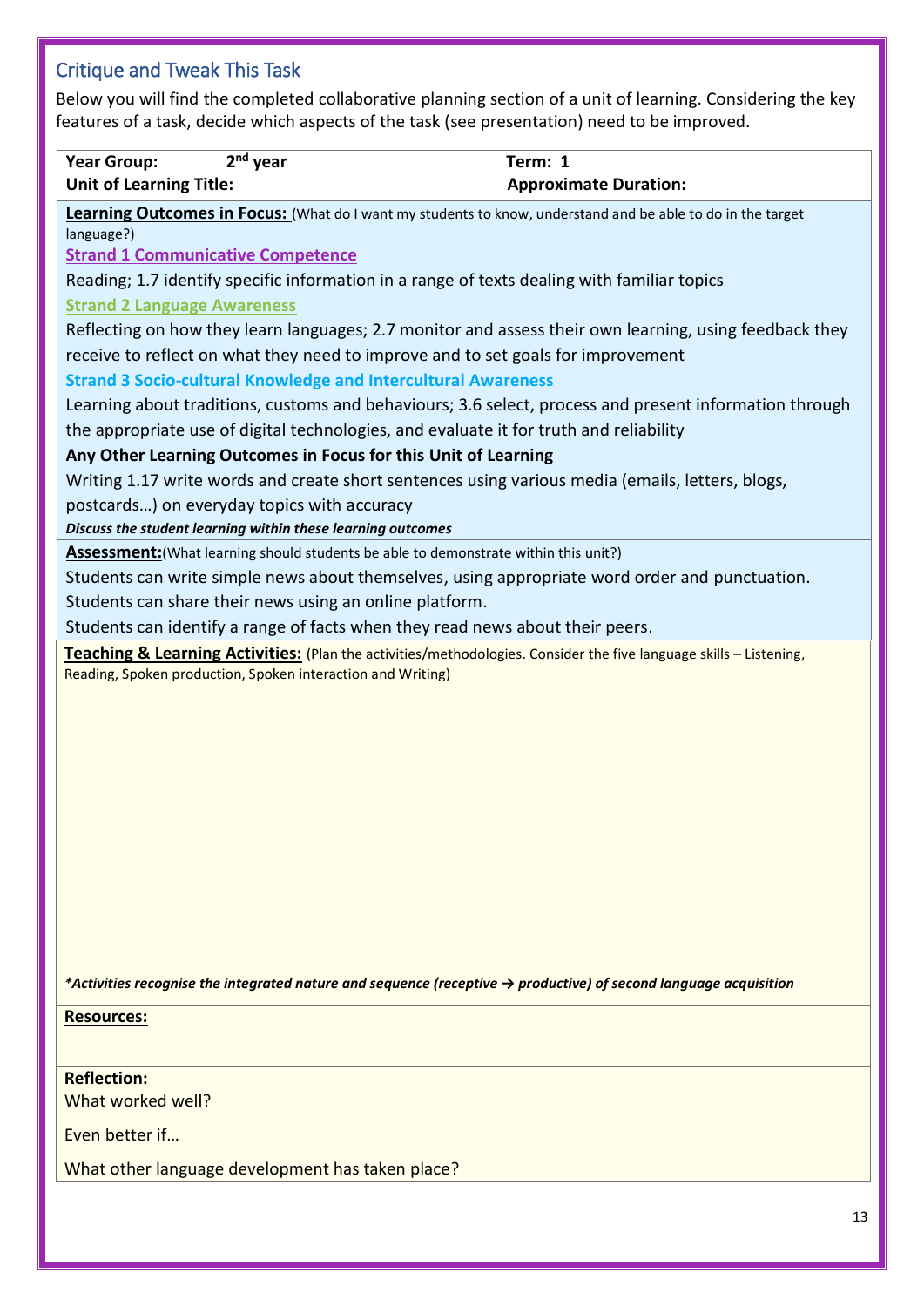### <span id="page-13-0"></span>10 Frequently Asked Questions on Planning

The following section contains frequently asked questions about planning. They are not exhaustive but may provide useful support.

### 1. **How many learning outcomes are in each unit of learning? How many classes should be spent on a unit?**

By focusing on 3-4 learning outcomes per unit it enables us to align assessment to the learning outcomes in focus. By selecting more than 4 learning outcomes we may end up assessing content instead of what students can **do** in the target language. We can revisit each learning outcome many times, there is no limit as such and we may focus on parts of the learning outcome in each unit of learning rather than *all* of the learning outcome. Some units may take 4 classes while others may take as many as 8 to 10. It depends on the group of students. Prior knowledge will also be a consideration. There is no limit to the number of units of learning an MFL department can plan. It is essential, however, that the 39 learning outcomes are covered throughout the three years of Junior Cycle.

#### 2. **Do teachers have freedom when selecting topics once they address the learning outcomes?**

One of the key differences with Junior Cycle MFL is that all planning, as an MFL department, begins with learning outcomes. Teachers are then free to choose the content which best supports those learning outcomes in their classroom. Therefore, when we are planning a unit of learning, we start with a single learning outcome and then find complementary learning outcomes to build the unit. We need to be clear about what we want our students to **know, understand** and **be able to do** at the end of a period of learning. This approach is very much action-oriented.

Once we have chosen our learning outcomes we then decide **how** students will demonstrate their learning (align your assessment to your learning outcomes). As teachers we use a range of resources to support the intended learning.

#### 3. **Are there clear guidelines as to how much content/detail to cover in relation to a learning outcome?**

You can revisit each learning outcome many times, there is no limit and you may focus on parts of that learning outcome in each unit rather than all of that learning outcome. When you return to that same learning outcome, the focus might be on a different part of that learning outcome. The duration varies depending on what is being taught and to what depth.

#### 4. **Will there be enough time across the three years to develop all 39 learning outcomes?**

Yes, the MFL specification has been designed for 200 timetabled hours over the course of three years.

#### 5. **How many units of learning are there per year?**

There is no minimum or maximum number of units of learning to be completed in any given year as long as the 39 learning outcomes are developed across the three years.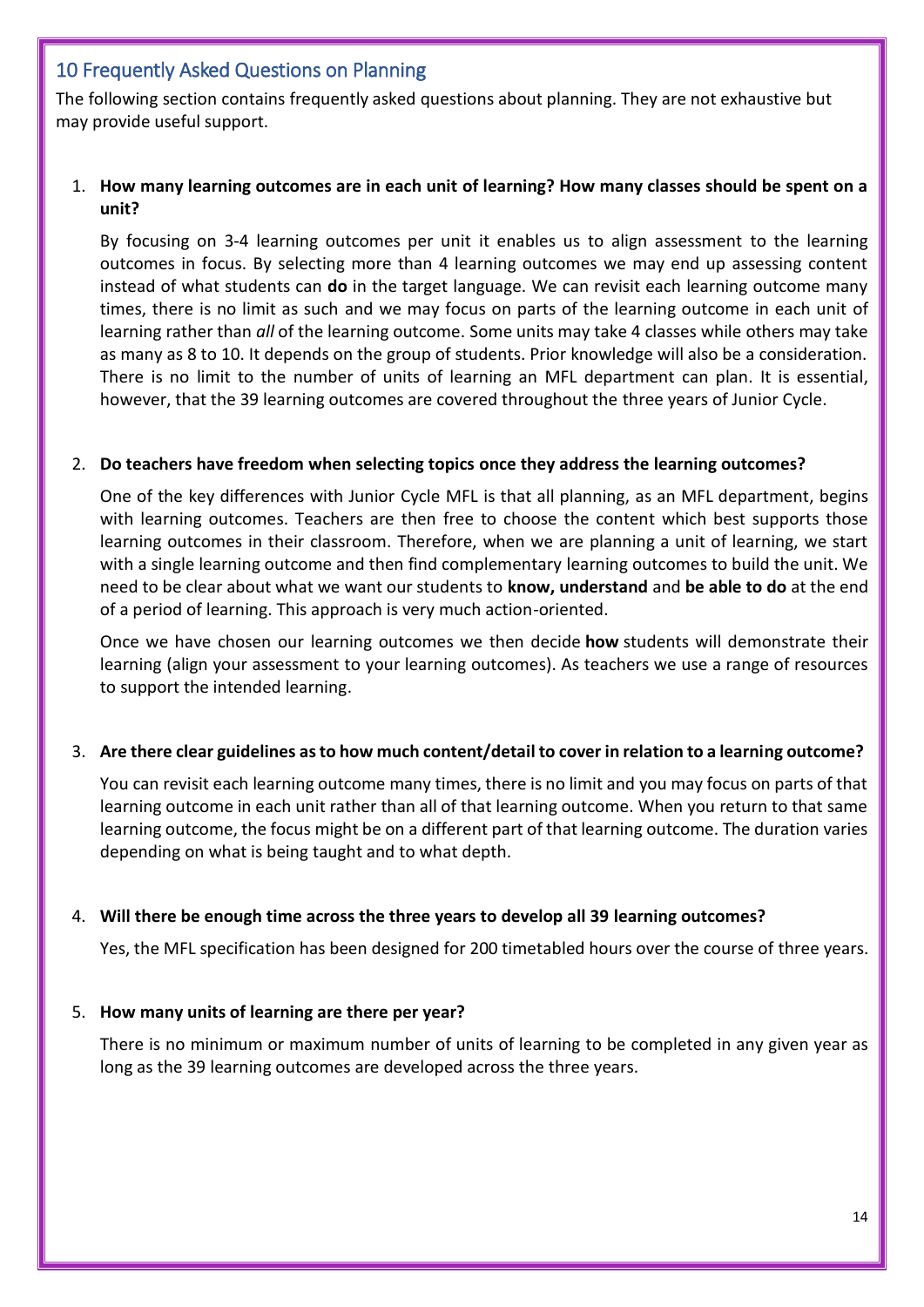#### 6. **Are the new textbooks consistent with the new Junior Cycle?**

When choosing learning outcomes the most important thing is to work from the specification. We can then use the textbook as one resource, among many, to support us in working towards achieving these outcomes. What we say is that the breadth of a specification cannot be fully reflected in a textbook alone. For this reason, we only recommend the judicious use of a textbook as one resource among many.

#### 7. **The learning outcomes state clearly " familiar topics". What are these?**

Familiar topics refer to topics which are age and stage appropriate to students' language learning journey and are relevant to their interests and abilities. Topics which engage students in real-life purposeful use of the language should be considered. Topics that relate to the context in which students live will motivate and engage students as they are more willing to talk about, research and engage with topics which interest them.

### 8. **What if a teacher wants or needs to spend longer with their group and the other MFL teachers are moving on to another unit?**

The intention is that MFL teachers will work together to plan and use the same learning outcomes and the same assessment (see the blue section in the planning template). However, the teacher still has autonomy and freedom to tailor classes to their students. It is not envisaged that students and teachers will be doing the exact same thing at the exact same time in their respective classrooms.

#### 9. **If I am the only German teacher in my school, should I collaborate with the other language teachers?**

For planning purposes, MFL teachers in a school should form an MFL department and plan collaboratively. For a sole MFL teacher in a school, it would be beneficial to collaborate with teachers from another school.

#### 10. **Does every unit of learning have to include tasks?**

Every teacher has the autonomy to plan teaching and learning activities for their students. Tasks provide opportunities for students to use the language they have learned in a meaningful, purposeful context. This helps students to develop the ability to communicate effectively in the target language over time. Learning outcomes ensure that we focus on what students should be able to do (such as recognise/describe/use/explain etc.) in the target language. Tasks may be used at all stages of learning throughout the unit of learning to capture the learning outcomes in focus in a meaningful, communicative context.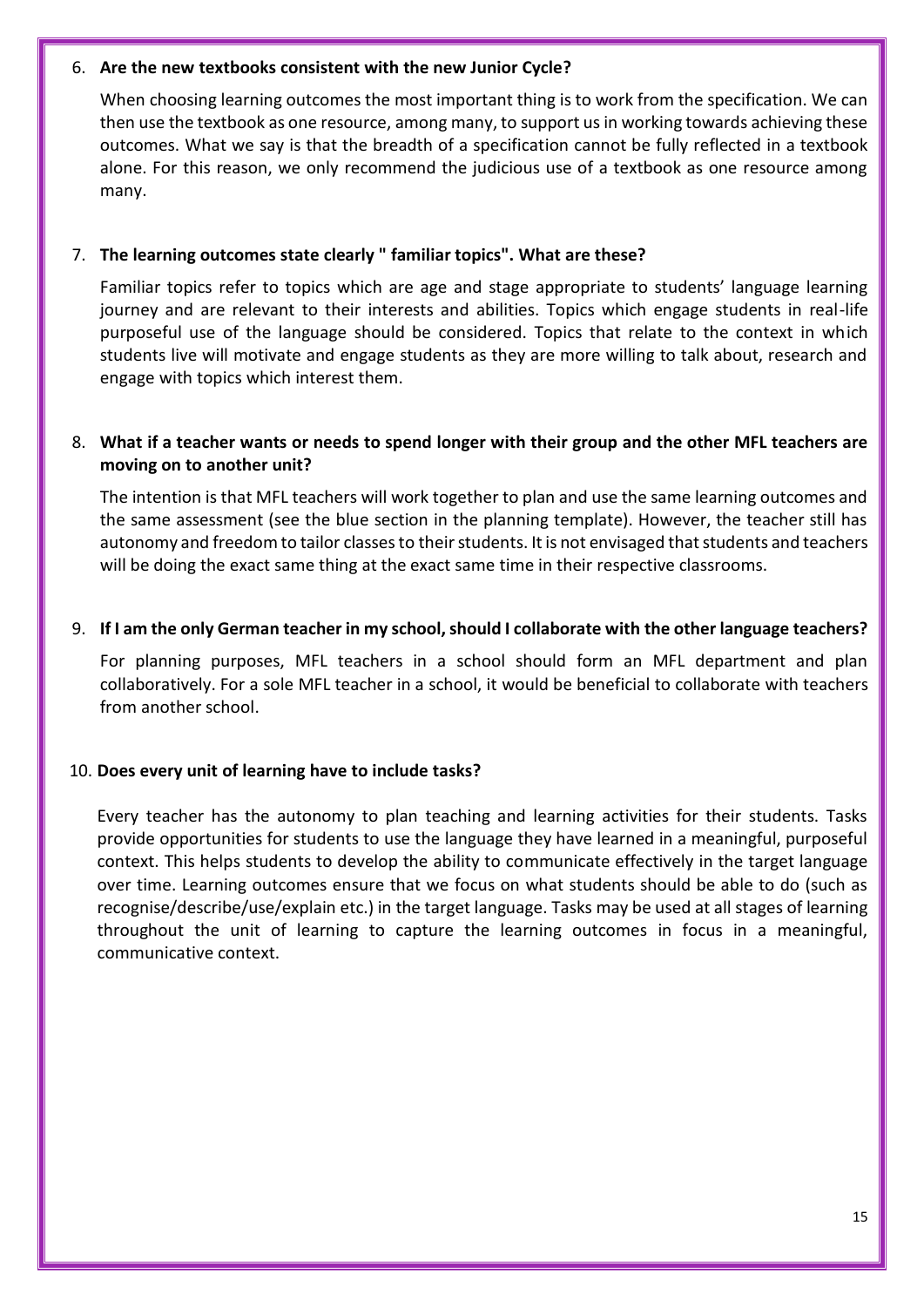### <span id="page-15-0"></span>The Student Language Portfolio

Before watching the video, consider key aspects of the Student Language Portfolio using the 5WH Strategy (Who/What/Where/When/Why/How) of the Student Language Portfolio.

### <span id="page-15-1"></span>Acceptable Use Policies and Storing Student Work

During their Junior Cycle journey, students may produce work themselves and store it online or may have work recorded and stored by their teachers. In Modern Foreign Languages, this may occur as part of normal classroom practice to capture teaching, learning and assessment. In all instances, teachers and schools are required to act in accordance with the school's Acceptable Use Policy (AUP). The school's AUP policy must be cognisant of data and Child Protection guidelines.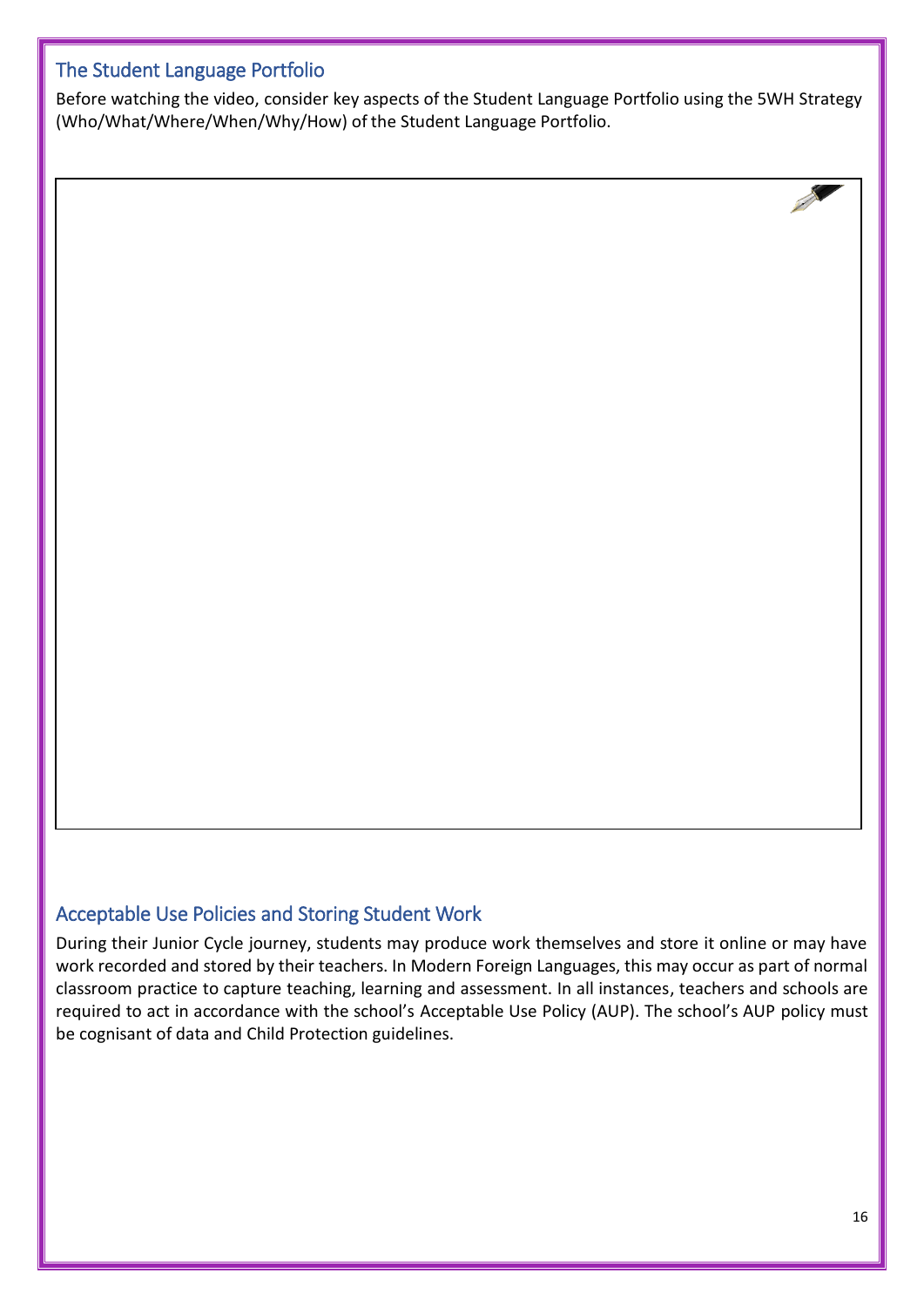### <span id="page-16-0"></span>Supporting Reflection in the Language Classroom

Some of the following prompts may support you and your students in developing strategies for reflection.

#### **Reflection for Action (before)**

What can I already do in the language? What do I know about the language that will help me? What do I need to learn? What am I learning to do? What are my goals? How will I know if I have achieved the learning? What strategies can I already use to help me learn? How will I demonstrate what I have learned?

#### **Reflection in Action (during)**

Do I understand what I am doing? Do I know the success criteria? What do I need to do to improve my work? Do I need to make changes? Am I working towards my goals?

#### **Reflection on Action (after)**

Have I achieved my learning intentions/goals? The main thing I learned is .... I liked/did not like this way of learning because .... What skill(s) have I developed? / What skills do I need to improve? What worked/did not work? Why? What would I do differently next time? Why? What further supports do I need to improve?

#### **Reflection on Feedback**

What have I learned? What went well? What can I improve upon? What goal(s) am I setting for next time? Do I have any questions about my feedback?

 *Adapted from resources created by Erasmus+ ATS2020 Project*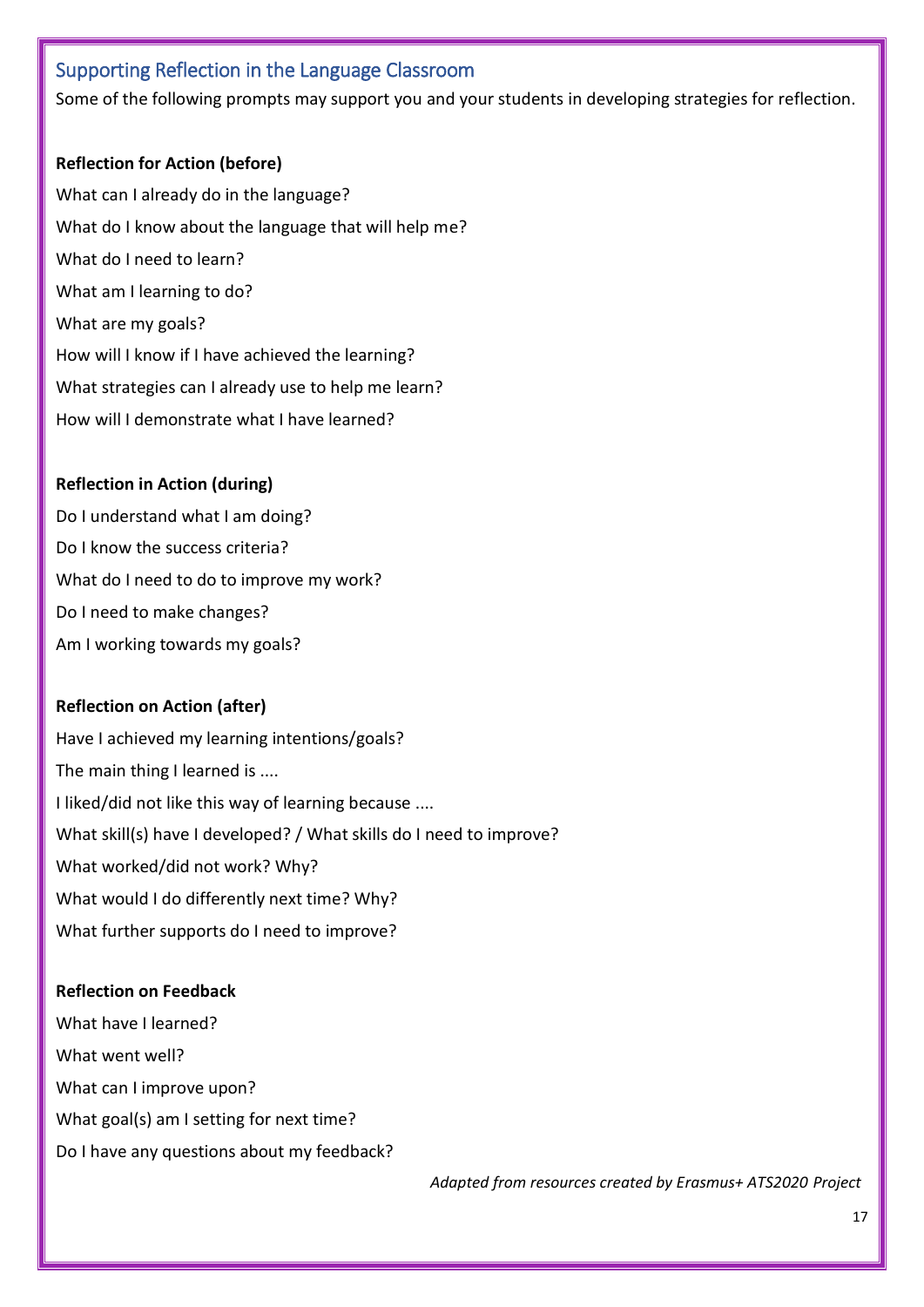## <span id="page-17-0"></span>Scaffolding Reflection for Students:

When developing the skill of reflection, students need to…

*STOP*

*THINK*

*MAKE SENSE*

*EXPRESS*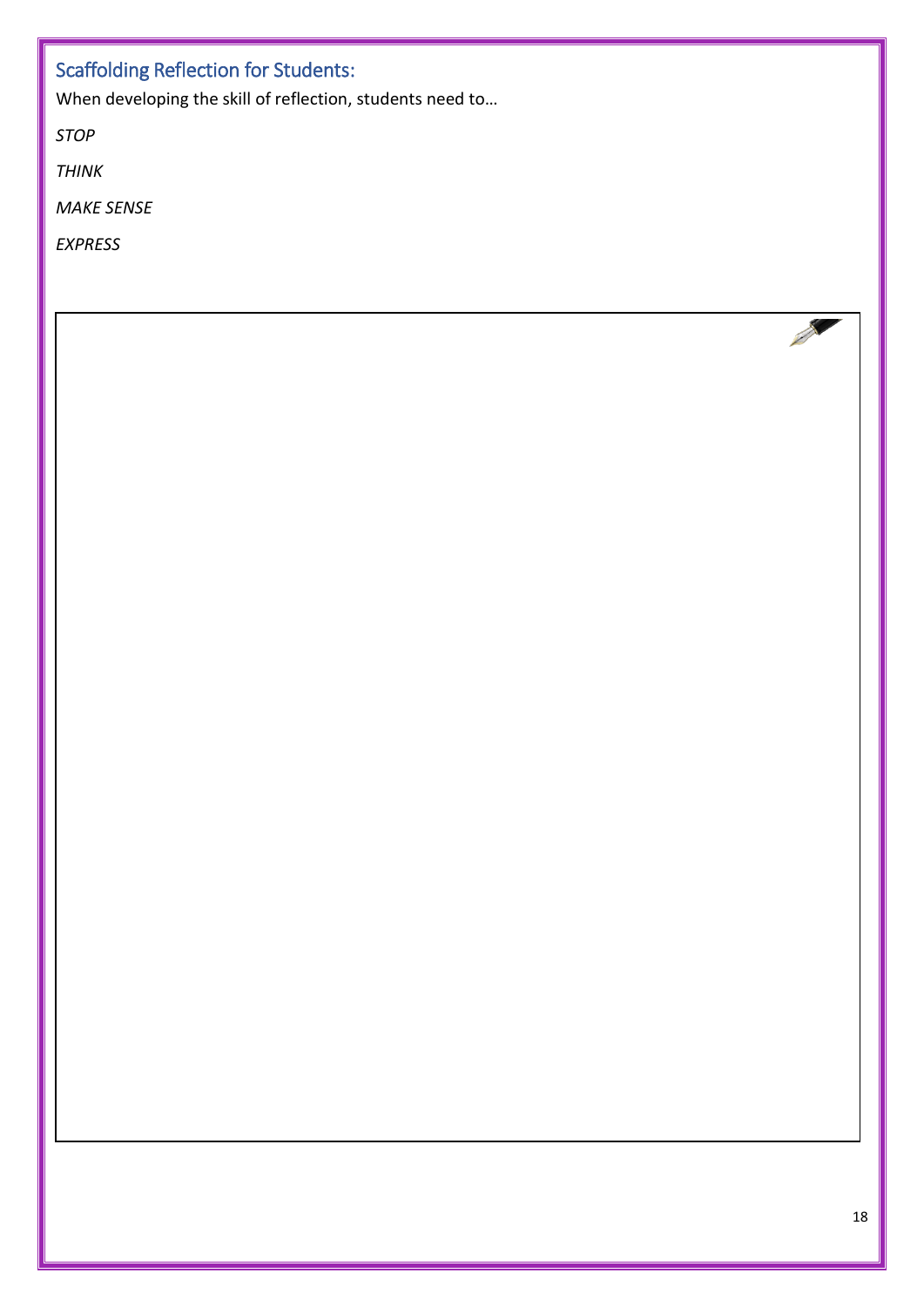### <span id="page-18-0"></span>Classroom-Based Assessments: Teacher Preparation

In order to prepare for the Classroom-Based Assessment, teachers should familiarise themselves with the following documentation:

- Junior Cycle MFL Specification
- Assessment Guidelines
- Assessment Toolkit
- annotated examples of student work (www.curriculumonline.ie).

Classroom-Based Assessment 1: Oral Communication is undertaken during a three-week timeframe within the window stipulated by the NCCA ( fur further information see [Circular Letter 0079 /2018\)](https://www.education.ie/en/Circulars-and-Forms/Active-Circulars/cl0079_2018.pdf).

Table 3: Completion of Classroom-Based Assessment 1: Oral Communication – indicative dates

| Window for student completion of<br>CBA1 | 7th January 2019 to 20th May 2019 |
|------------------------------------------|-----------------------------------|
| Latest date for provisional award of     | Wednesday 22nd May 2019           |
| descriptors by the teacher               |                                   |
| Latest date for completion of Subject    | Friday 24th May 2019              |
| Learning and Assessment Review and       |                                   |
| for award of final descriptors by the    |                                   |
| teacher                                  |                                   |

The information outlined below has been written to address Subject Learning and Assessment Review meetings for MFL teachers (Assessment Guidelines, page 15).

### <span id="page-18-1"></span>Clarification for MFL Teachers

**Scenario 1: If you teach in a school with more than one teacher of the modern foreign language in question:**

- It is recommended that MFL teachers discuss the assessment with colleagues and plan for teaching and learning together. It will be important to set the times and dates for carrying out the assessment as early as possible.
- It is recommended that a date for a language-specific Subject Learning and Assessment Review meeting is established to assist in the planning, implementation and review of the Classroom-Based Assessment.
- Once the school has decided this date, teachers and students can prepare for the completion of the Classroom-Based Assessment.

#### **Scenario 2: If you teach in a school with one teacher of the modern foreign language in question:**

- It is recommended that the teacher discuss the assessment arrangements with their school facilitator/management with a view to contacting and coordinating with teachers of that modern foreign language from other, preferably nearby schools.
- The teacher can then plan any teaching and learning that may be required and along with their colleagues from other schools, agree a date for a language-specific SLAR meeting.
- A common timeframe for the SLAR should be agreed at the outset.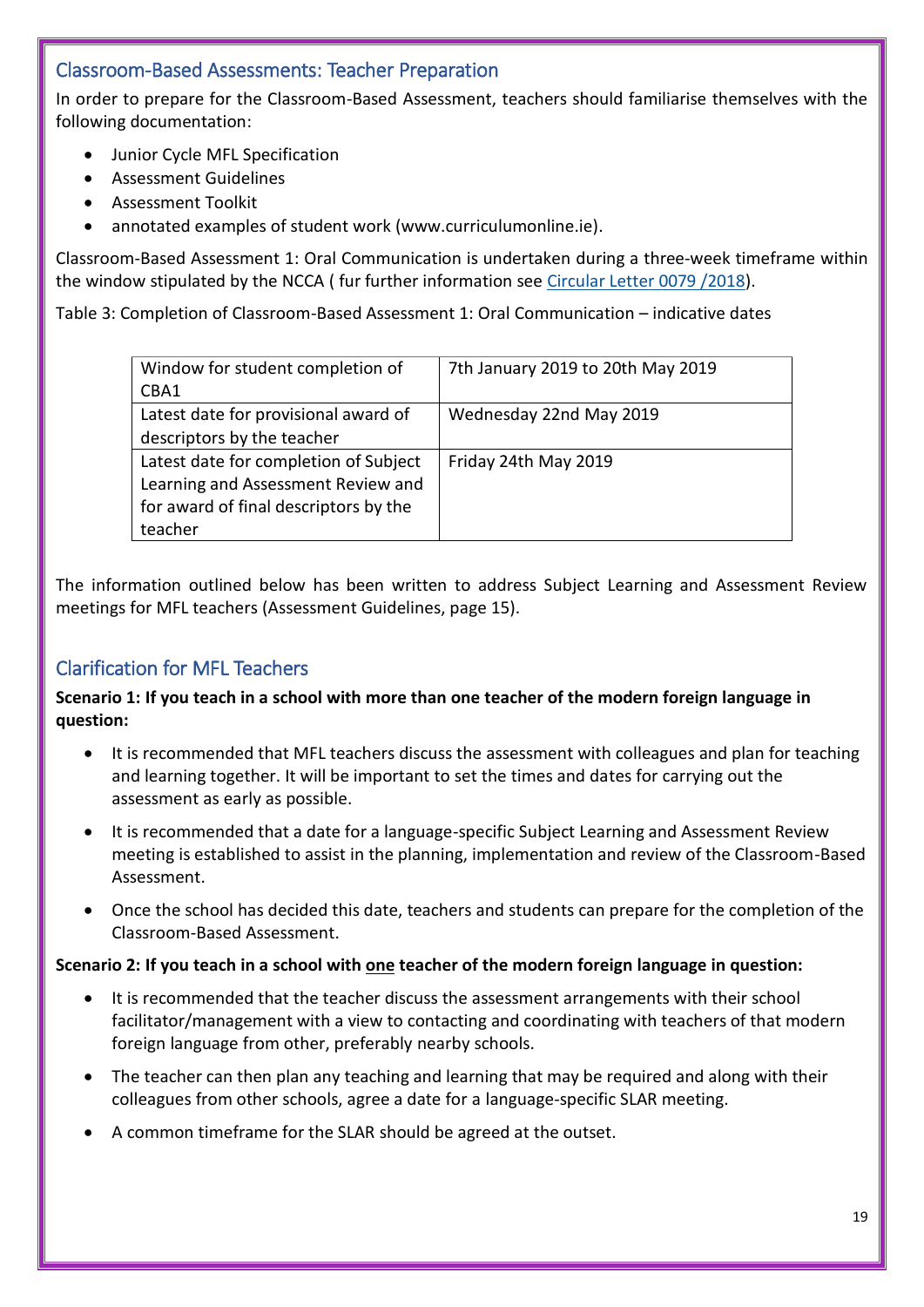• Where possible, one school should host the SLAR meeting, with this school also supplying the facilitator. If a school is used, the location of the meeting should rotate between all schools involved for each successive year.

### **Scenario 3: If you are teacher of a modern foreign language who is not currently teaching the student cohort completing their Classroom-Based Assessment (second years):**

- You may participate in a Subject Learning and Assessment Review meeting with a colleague/colleagues, although you may not have samples of student work to bring to the SLAR.
- It is recommended that you familiarise yourself with the Features of Quality for the CBA.
- It is recommended that you view the examples of student work on curriculumonline.ie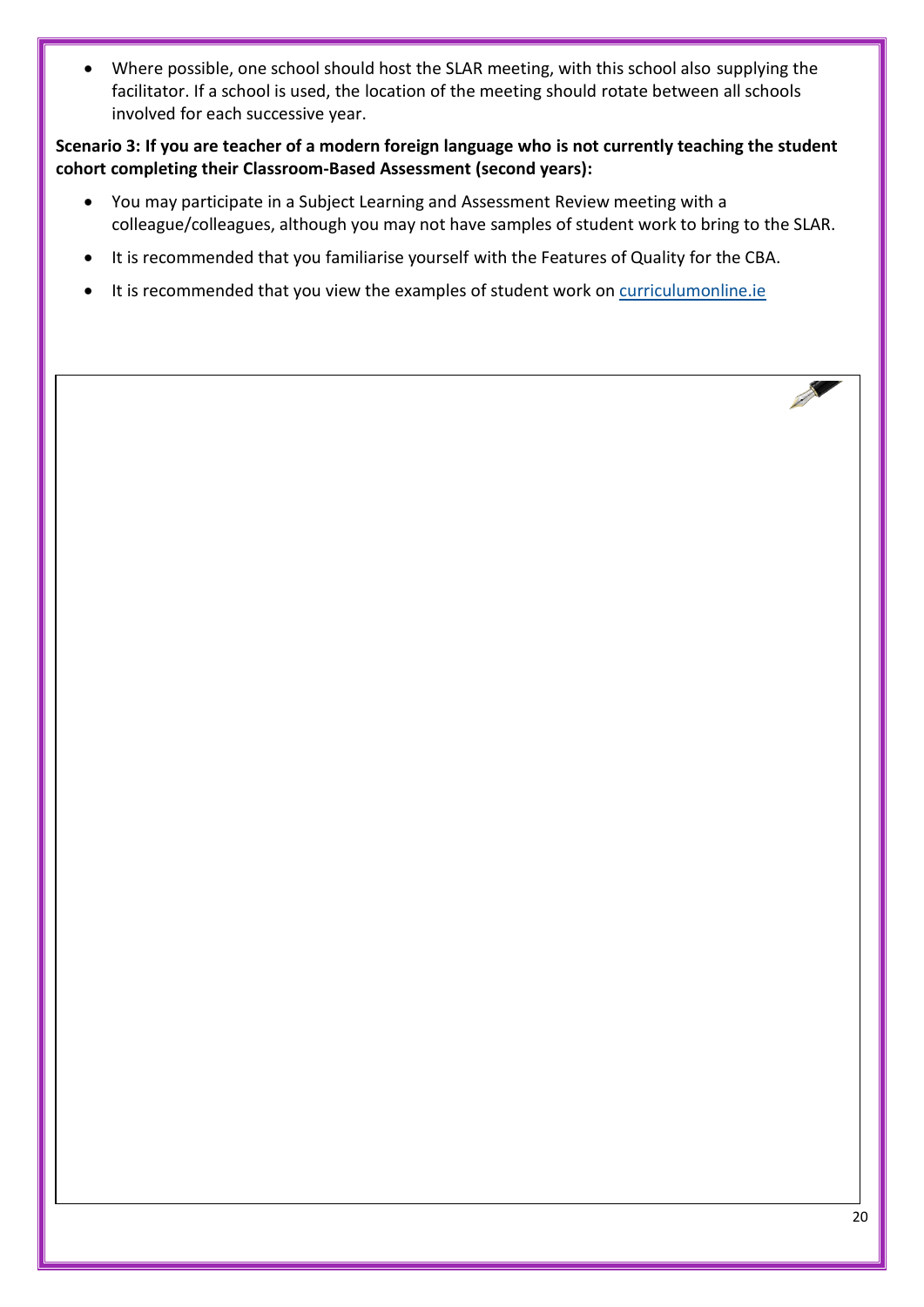### <span id="page-20-0"></span>Features of Quality for CBA 1: Oral Communication

 $\overline{1}$ 

The Features of Quality are the criteria that will be used to assess student work as best fitting one of the descriptors below. They are broadly aligned with the A band (A1 to A2, basic user) of the CEFR. Students complete oral communication towards the end of year two and expectations of the standard they achieve will be at a level appropriate to their age and experience at that stage in their language learning in junior cycle (Assessment Guidelines, page 13).

| reatures or Quality. Oral Communication in the target language                                                                                                                                                                                                                                                                                                                    |                                                                                                                                                                                                                                                                                                                                                                                                                                         |  |  |  |
|-----------------------------------------------------------------------------------------------------------------------------------------------------------------------------------------------------------------------------------------------------------------------------------------------------------------------------------------------------------------------------------|-----------------------------------------------------------------------------------------------------------------------------------------------------------------------------------------------------------------------------------------------------------------------------------------------------------------------------------------------------------------------------------------------------------------------------------------|--|--|--|
| <b>Exceptional</b><br>A piece of work that reflects these features to a very high<br>standard. The strengths of the work far outstrip its flaws.                                                                                                                                                                                                                                  | Spoken production: the student's communication is very<br>clear, with good fluency, accuracy and range of vocabulary<br>Spoken interaction: the student understands and responds<br>coherently and without undue effort to questions/prompts<br>Language awareness: the student shows very good<br>awareness of language patterns and conventions and self-<br>corrects as appropriate                                                  |  |  |  |
| <b>Above expectations</b><br>A piece of work that reflects these features very well. The<br>student shows a clear understanding of how to complete<br>each area of the task. Feedback might point to the necessity<br>to address some aspects of the work in need of further<br>attention but, on the whole the work is of a high standard.                                       | Spoken production: the student's communication is clear,<br>with reasonable fluency, accuracy and range of vocabulary<br>Spoken interaction: the student shows good understanding<br>and responds coherently to questions/prompts which are<br>slowly and clearly articulated<br>Language awareness: the student shows some awareness of<br>language patterns and conventions and self-corrects<br>occasionally                         |  |  |  |
| In line with expectations<br>A piece of work that reflects most of these features well. It<br>shows a good understanding of the task in hand. Feedback<br>might point to areas needing further attention, but the work<br>is generally competent.                                                                                                                                 | Spoken production: the student's communication is clear<br>enough to be understood, with limited fluency, accuracy and<br>range of vocabulary<br>Spoken interaction: the student shows some understanding<br>and responds coherently, for the most part, to<br>questions/prompts provided they are slowly and clearly<br>articulated<br>Language awareness: the student shows limited awareness<br>of language patterns and conventions |  |  |  |
| Yet to meet expectations<br>A piece of work that falls some way short of the demands of<br>the Classroom-Based Assessment and its associated features.<br>Perhaps the student has made a good attempt, but the task<br>has not been grasped clearly or is marred by significant<br>lapses. Feedback will draw attention to fundamental<br>shortcomings that need to be addressed. | Spoken production: the student's communication is limited<br>to very basic words and phrases<br>Spoken interaction: the student shows little understanding of<br>or response to questions/prompts which are slowly and<br>clearly articulated<br>Language awareness: the student shows little or no<br>awareness of language patterns and conventions                                                                                   |  |  |  |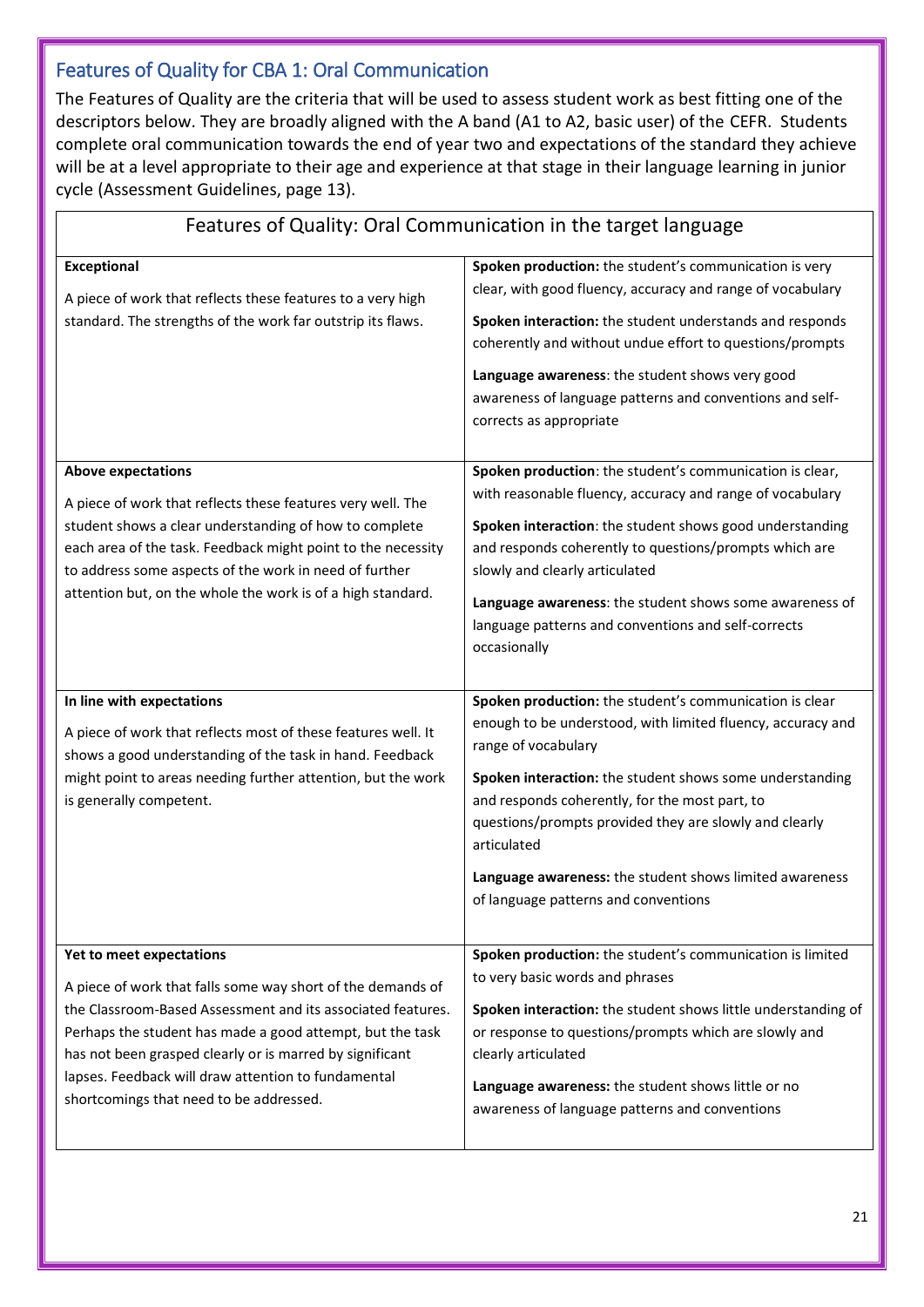### <span id="page-21-0"></span>CBA 1: Applying a Provisional Descriptor

When using the Features of Quality to apply a descriptor, we begin with the descriptor *Yet to meet Expectations*. If the student's oral communication fulfils all the features, we move to the next descriptor and so on, until we reach a descriptor that describes the student's piece of work "as best fitting one of the descriptors" (Assessment Guidelines, page 13).

- Review the student's sample of work, making notes during the process.
- Compare the student's sample to the Features of Quality, moving upwards from the descriptor *Yet to meet expectations*.
- Apply the descriptor which best fits the student's sample.

| Notes | <b>Provisional Descriptor</b> |
|-------|-------------------------------|
|       |                               |
|       |                               |
|       |                               |
|       |                               |
|       |                               |
|       |                               |
|       |                               |
|       |                               |
|       |                               |
|       |                               |

Notes on the process of applying Features of Quality: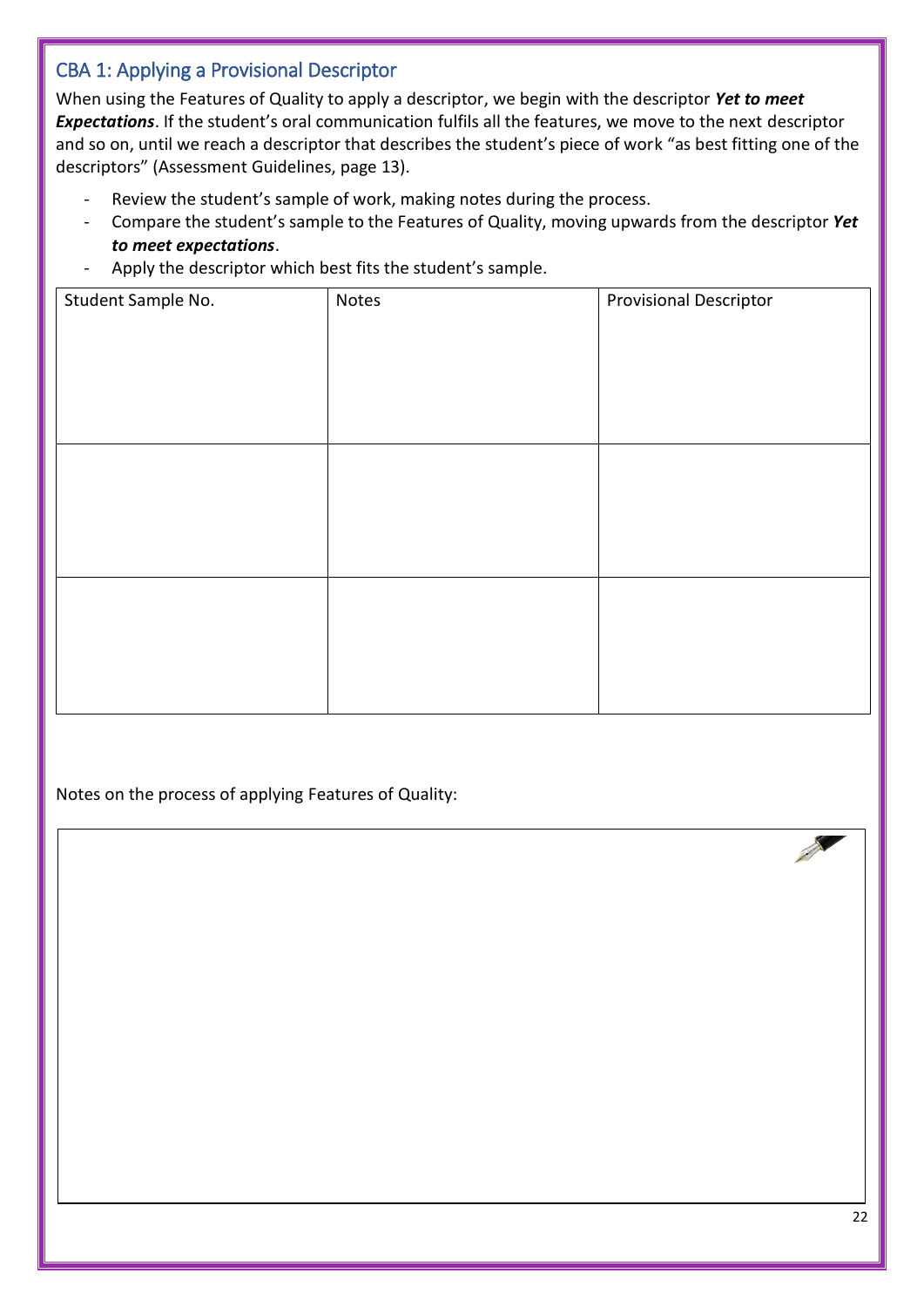### <span id="page-22-0"></span>Feedback and Student Reflection

Providing effective feedback is a crucial step in using CBA 1: Oral Communication to support learning. Feedback on the strengths of the student's work and on areas for improvement can be used to support their future learning. Students will further reflect on their learning and complete a student reflection which will include an account of the part students played and the materials or sources they accessed during their preparation and a short personal reflection on their Oral Communication.

| School:                                                                                                   | Student:                                    |       |
|-----------------------------------------------------------------------------------------------------------|---------------------------------------------|-------|
| TOPIC, ROLE PLAY OR STIMULUS                                                                              |                                             |       |
|                                                                                                           |                                             |       |
| How I used my language learning to date to prepare for the Oral Communication Classroom-Based Assessment: |                                             |       |
|                                                                                                           |                                             |       |
|                                                                                                           |                                             |       |
|                                                                                                           |                                             |       |
|                                                                                                           |                                             |       |
|                                                                                                           |                                             |       |
|                                                                                                           |                                             |       |
|                                                                                                           |                                             |       |
|                                                                                                           |                                             |       |
|                                                                                                           |                                             |       |
| Personal reflection on the Oral Communication                                                             |                                             |       |
| One important thing I learned from doing the task:                                                        | Things I would change or try to improve on: |       |
|                                                                                                           |                                             |       |
|                                                                                                           |                                             |       |
|                                                                                                           |                                             |       |
|                                                                                                           |                                             |       |
|                                                                                                           |                                             |       |
|                                                                                                           |                                             |       |
|                                                                                                           |                                             |       |
|                                                                                                           |                                             |       |
|                                                                                                           |                                             |       |
|                                                                                                           |                                             |       |
|                                                                                                           |                                             |       |
|                                                                                                           |                                             |       |
|                                                                                                           |                                             |       |
|                                                                                                           |                                             |       |
| Student                                                                                                   | Teacher:                                    | Date: |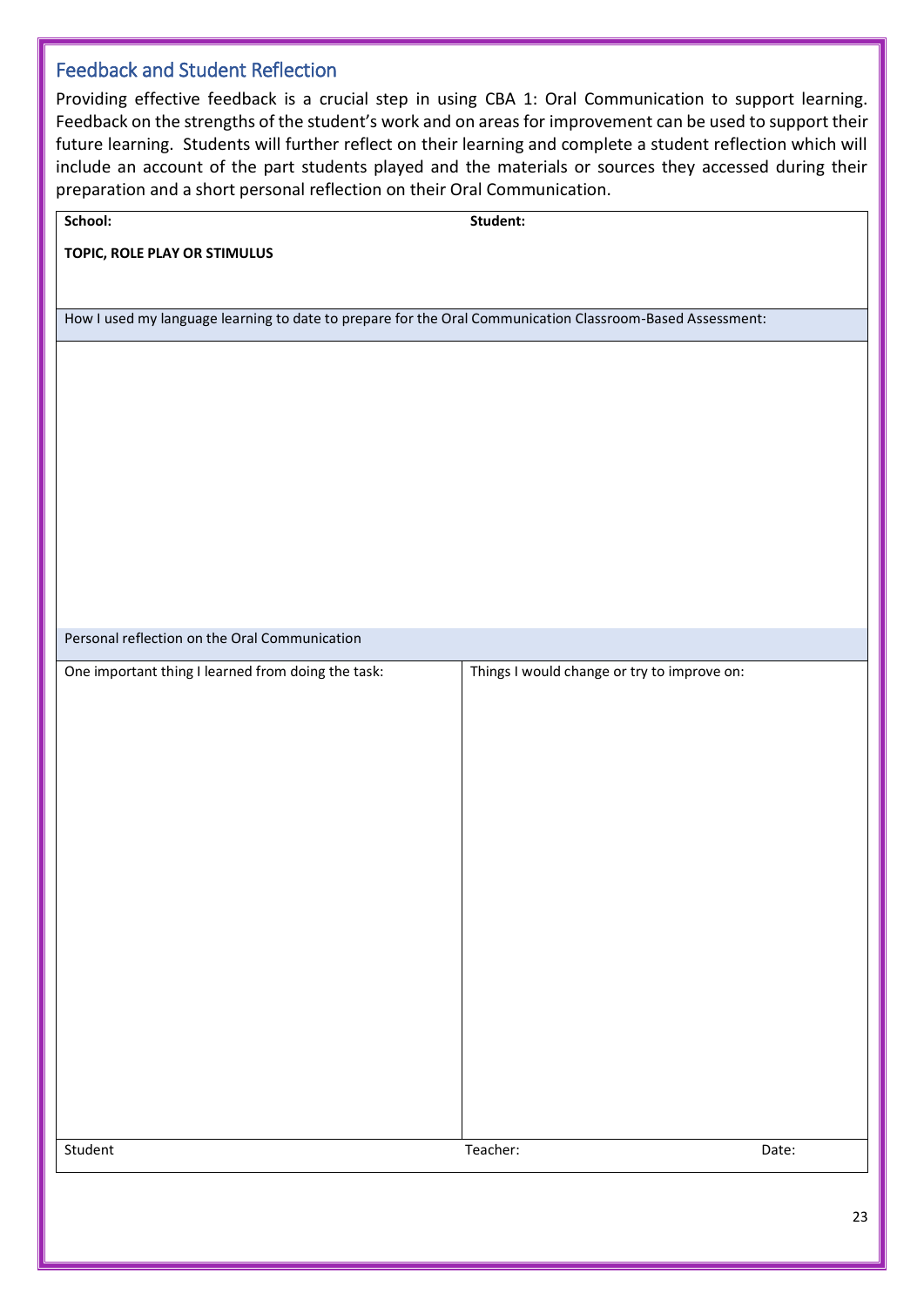### <span id="page-23-0"></span>Features of Quality for CBA 2: The Student Language Portfolio

The Features of Quality are the criteria that will be used to assess student work as best fitting one of the descriptors below. They are broadly aligned with the A band (A1 to A2, basic user) of the CEFR. **Students compile their portfolio over time and select their best texts towards the end of term one, year three. Expectations of the standard they achieve will be at a level appropriate to their age and experience at that stage in their language learning in junior cycle.**

| Features of Quality: The Student Language Portfolio                                                                                                                                                                                                                                                                                                                               |                                                                                                                                                                                                                                                                                                                                                                            |  |  |
|-----------------------------------------------------------------------------------------------------------------------------------------------------------------------------------------------------------------------------------------------------------------------------------------------------------------------------------------------------------------------------------|----------------------------------------------------------------------------------------------------------------------------------------------------------------------------------------------------------------------------------------------------------------------------------------------------------------------------------------------------------------------------|--|--|
| <b>Exceptional</b><br>A piece of work that reflects these features to a very high<br>standard. The strengths of the work far outstrip its flaws.                                                                                                                                                                                                                                  | Clarity: ideas are communicated clearly, with good fluency,<br>accuracy and range of vocabulary<br>Language awareness: the student shows very good<br>awareness of language patterns and conventions and self<br>corrects as appropriate<br>Culture: at least one text shows impressive awareness of<br>aspects of the target language country/countries and/or<br>culture |  |  |
| <b>Above expectations</b><br>A piece of work that reflects these features very well. The<br>student shows a clear understanding of how to complete<br>each area of the task. Feedback might point to the necessity<br>to address some aspects of the work in need of further<br>attention but, on the whole the work is of a high standard.                                       | Clarity: ideas are communicated clearly, with reasonable<br>fluency, accuracy and range of vocabulary<br>Language awareness: the student shows some awareness of<br>language patterns and conventions and self-corrects regularly<br>Culture: at least one text shows good awareness of aspects of<br>the target language country/countries and/or culture                 |  |  |
| In line with expectations<br>A piece of work that reflects most of these features well. It<br>shows a good understanding of the task in hand. Feedback<br>might point to areas needing further attention, but the work<br>is generally competent.                                                                                                                                 | Clarity: ideas are communicated clearly enough to be<br>understood, with limited fluency, accuracy and range of<br>vocabulary<br>Language awareness: the student shows limited awareness<br>of language patterns and conventions<br>Culture: at least one text shows some awareness of aspects<br>of the target language country/countries and/or culture                  |  |  |
| Yet to meet expectations<br>A piece of work that falls some way short of the demands of<br>the Classroom-Based Assessment and its associated features.<br>Perhaps the student has made a good attempt, but the task<br>has not been grasped clearly or is marred by significant<br>lapses. Feedback will draw attention to fundamental<br>shortcomings that need to be addressed. | Clarity: ideas are communicated in a very limited way, with<br>little or no fluency and/or accuracy<br>Language awareness: the student shows little or no<br>awareness of language patterns and conventions<br>Culture: the texts show little or no awareness of aspects of<br>the target language country/countries or culture                                            |  |  |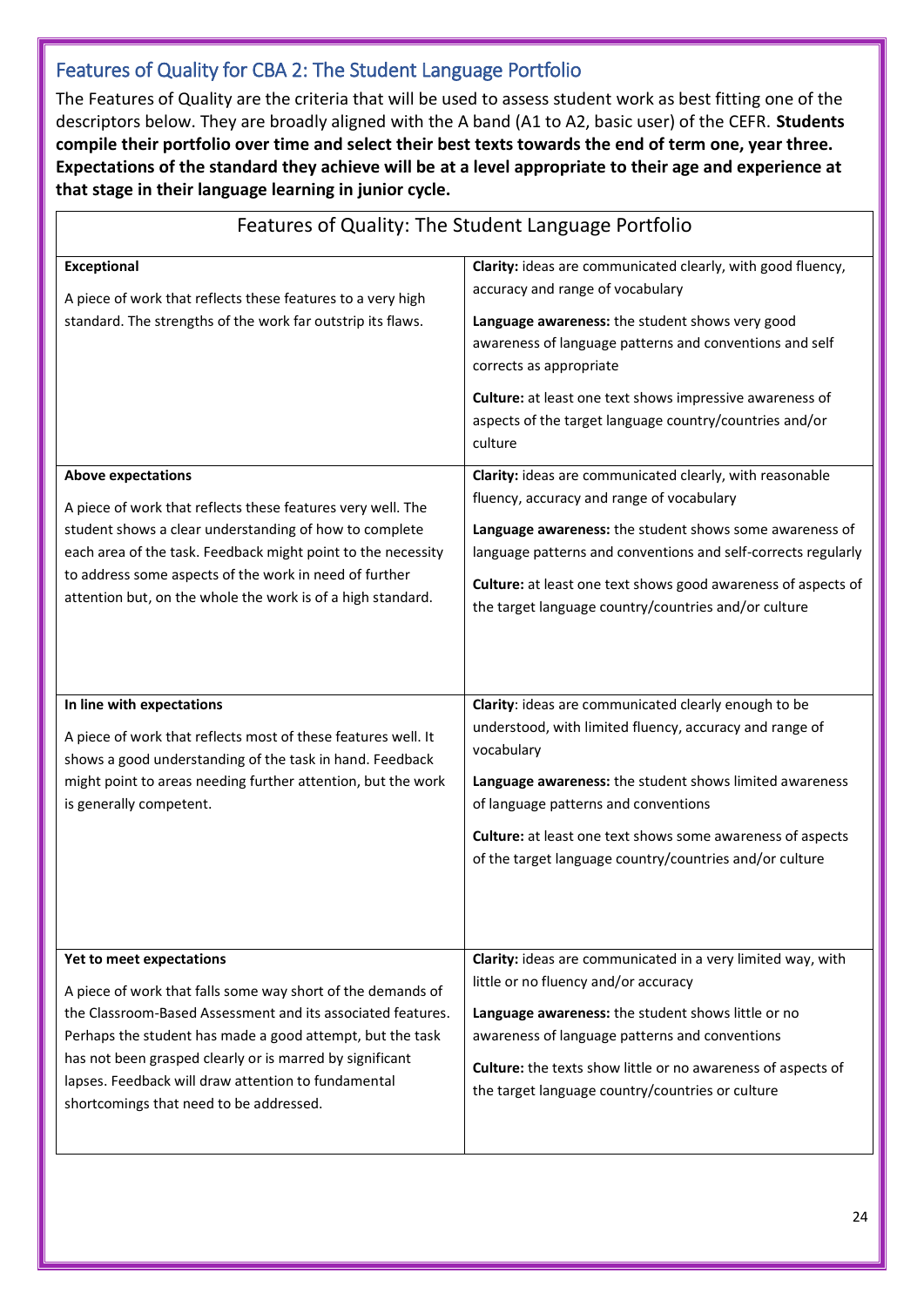### <span id="page-24-0"></span>CBA 2: Applying a Provisional Descriptor

When using the Features of Quality to apply a provisional descriptor, we begin with the descriptor *Yet to meet Expectations*. If the student's samples meet all the features for this descriptor, we move to the next descriptor and so on, until we reach a descriptor that describes the student's pieces of work "as best fitting one of the descriptors" (Assessment Guidelines, page 13).

- Review each student's samples of work, taking notes during the process.
- Compare the student's samples to the Features of Quality, moving upwards from the descriptor *Yet to meet Expectations*
- Apply the descriptor which best fits the student's samples.

| Student Sample No. | Notes | <b>Provisional Descriptor</b> |
|--------------------|-------|-------------------------------|
|                    |       |                               |
|                    |       |                               |
|                    |       |                               |
|                    |       |                               |
|                    |       |                               |
|                    |       |                               |
|                    |       |                               |
|                    |       |                               |
|                    |       |                               |
|                    |       |                               |

Notes on the process of applying Features of Quality: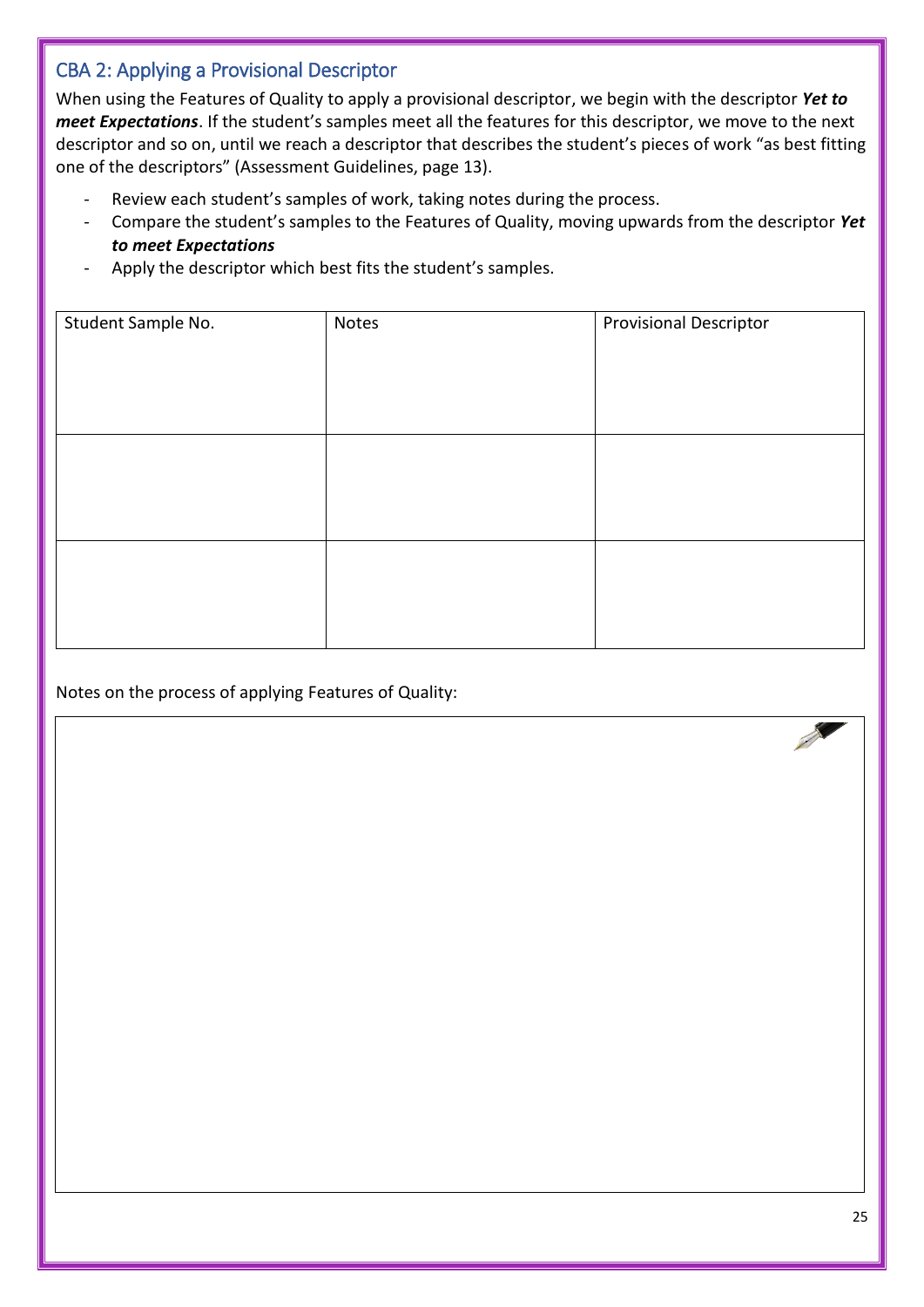### <span id="page-25-0"></span>Feedback and Student Reflection

Providing effective feedback is a crucial step in using CBA 2: Student Language Portfolio to support learning. Feedback on the strengths of the student's work and on areas for improvement can be used to support their future learning. Students will further reflect on their learning and complete a student reflection note.

### The Student Language Portfolio: Template for Student Reflection Note

**School: Student:**

**TOPIC, ROLE PLAY OR STIMULUS**

I chose this text because….

My assessment of my work

| What I learned from creating this text/item: | What would I do differently next time: |       |
|----------------------------------------------|----------------------------------------|-------|
|                                              |                                        |       |
|                                              |                                        |       |
|                                              |                                        |       |
|                                              |                                        |       |
|                                              |                                        |       |
|                                              |                                        |       |
|                                              |                                        |       |
|                                              |                                        |       |
|                                              |                                        |       |
|                                              |                                        |       |
|                                              |                                        |       |
|                                              |                                        |       |
|                                              |                                        |       |
|                                              |                                        |       |
|                                              |                                        |       |
|                                              |                                        |       |
|                                              |                                        |       |
|                                              |                                        |       |
|                                              |                                        |       |
|                                              |                                        |       |
|                                              |                                        |       |
|                                              |                                        |       |
|                                              |                                        |       |
| Student:                                     | Teacher:                               | Date: |
|                                              |                                        |       |
|                                              |                                        |       |
|                                              |                                        |       |
|                                              |                                        |       |
|                                              |                                        |       |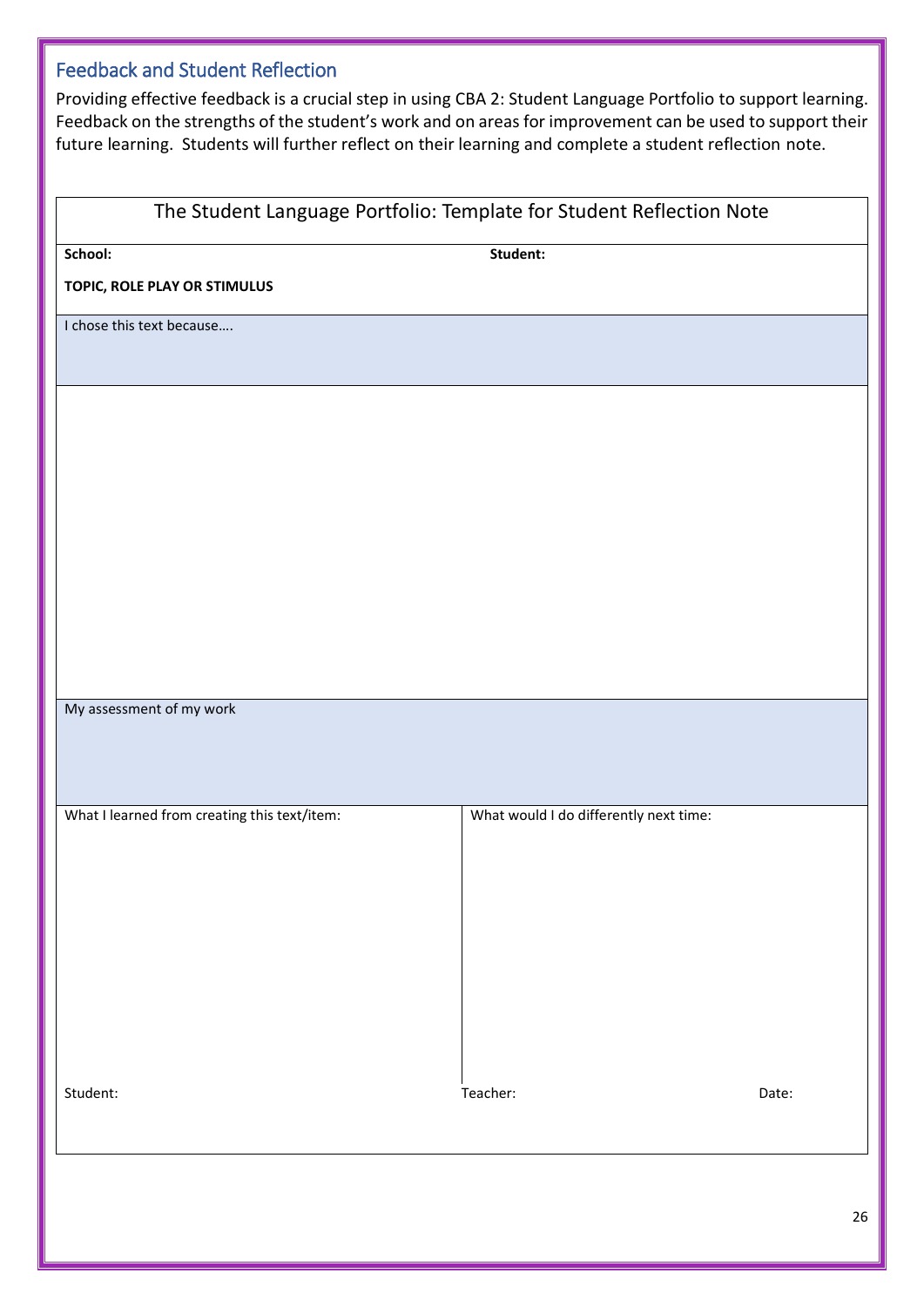### <span id="page-26-0"></span>The Assessment Task

The Assessment Task is directly related to Classroom-Based Assessment 2: Student Language Portfolio. Students undertake a written Assessment Task to be submitted to the State Examinations Commission (SEC) for marking. The Assessment Task consists of two stages: firstly, engaging with a piece of stimulus material to prepare for the written task; and secondly, reflecting upon and writing about their experiences as language learners. As the key purpose of the Assessment Task is to encourage student reflection on the process of language learning, the questions and answers will be in the language of schooling.

### **The Assessment Task will comprise of some or all of the following:**

- Engagement with a short stimulus in visual, written, audio or audio-visual format to prepare for the written task.
- A written task that tests the students in one or more of the following:
- their ability to outline and/or discuss their experience of compiling their Student Language Portfolio
- their understanding and evaluation of that experience
- their capacity to **reflect** on the skills they have developed
- their understanding of a cultural aspect of the target language country as explored in one or more texts in their Student Language Portfolio.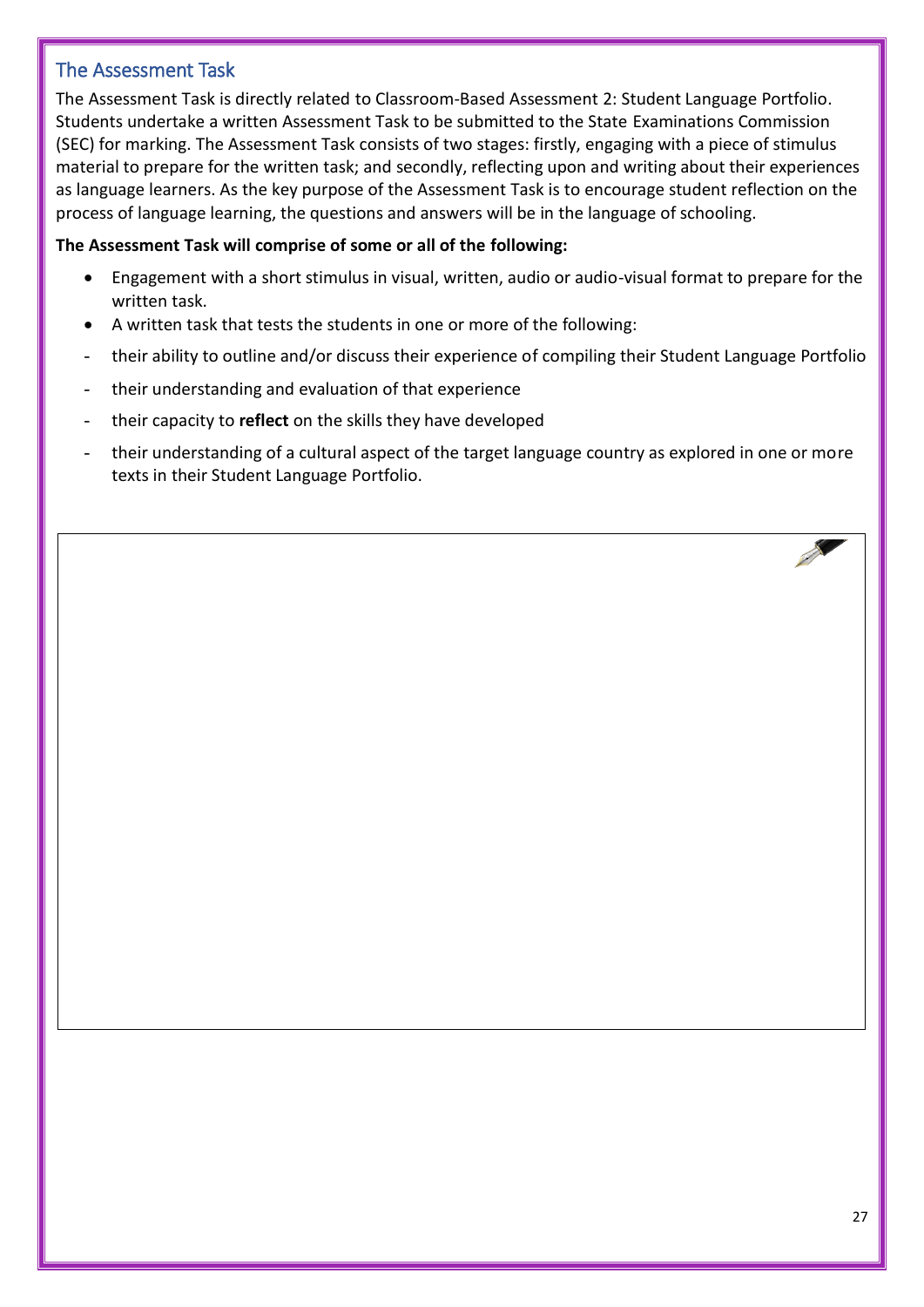### <span id="page-27-0"></span>Collaboration in Action: Subject Learning and Assessment Review

Subject Learning and Assessment Review meetings enable teachers to collaboratively reach consistency in their judgments of student work against common, externally-set Features of Quality. Greater understanding of standards and expectations will develop over time as teachers come together in professional discussion to reflect on the quality of their own students' work, informed by the subject specification, assessment guidelines and other support material including annotated examples of students' work provided by the NCCA (Assessment Guidelines, p. 30).

### **The SLAR Process**

Shared understanding of standards within junior cycle will arise through professional discussion in Subject Learning and Assessment Review meetings, where staff bring their own examples of student work and compare their judgements with other colleagues and with annotated examples of student work provided by the NCCA.

Over time, this process will help develop a greater understanding of standards and ensure consistency of judgement about student performance. Samples of Oral Communication by students will be recorded for discussion at the Subject Learning and Assessment Review meetings. An example at each of the four descriptor levels, **where feasible**, will be needed for this purpose. Any audio or audio-visual recording device, such as a tablet, mobile phone, laptop or video camera, available in the school can be used for this purpose. The recording should take place with cognisance of child protection guidelines and in line with the school's acceptable use policy. Further details on managing and participating in the Subject Learning and Assessment Review meeting are included in the Appendix and are available online at [https://www.ncca.ie/en/junior](https://www.ncca.ie/en/junior-cycle/assessment-and-reporting/slar-meetings)[cycle/assessment-and-reporting/slar-meetings](https://www.ncca.ie/en/junior-cycle/assessment-and-reporting/slar-meetings) (Assessment Guidelines p. 15).

### <span id="page-27-1"></span>Experiencing the SLAR Process

You will see a SLAR Meeting in action. Each table will consider the SLAR through a different lens. Watch the extract through the lens assigned to your table, taking notes as you watch. Then, share your thoughts with your group.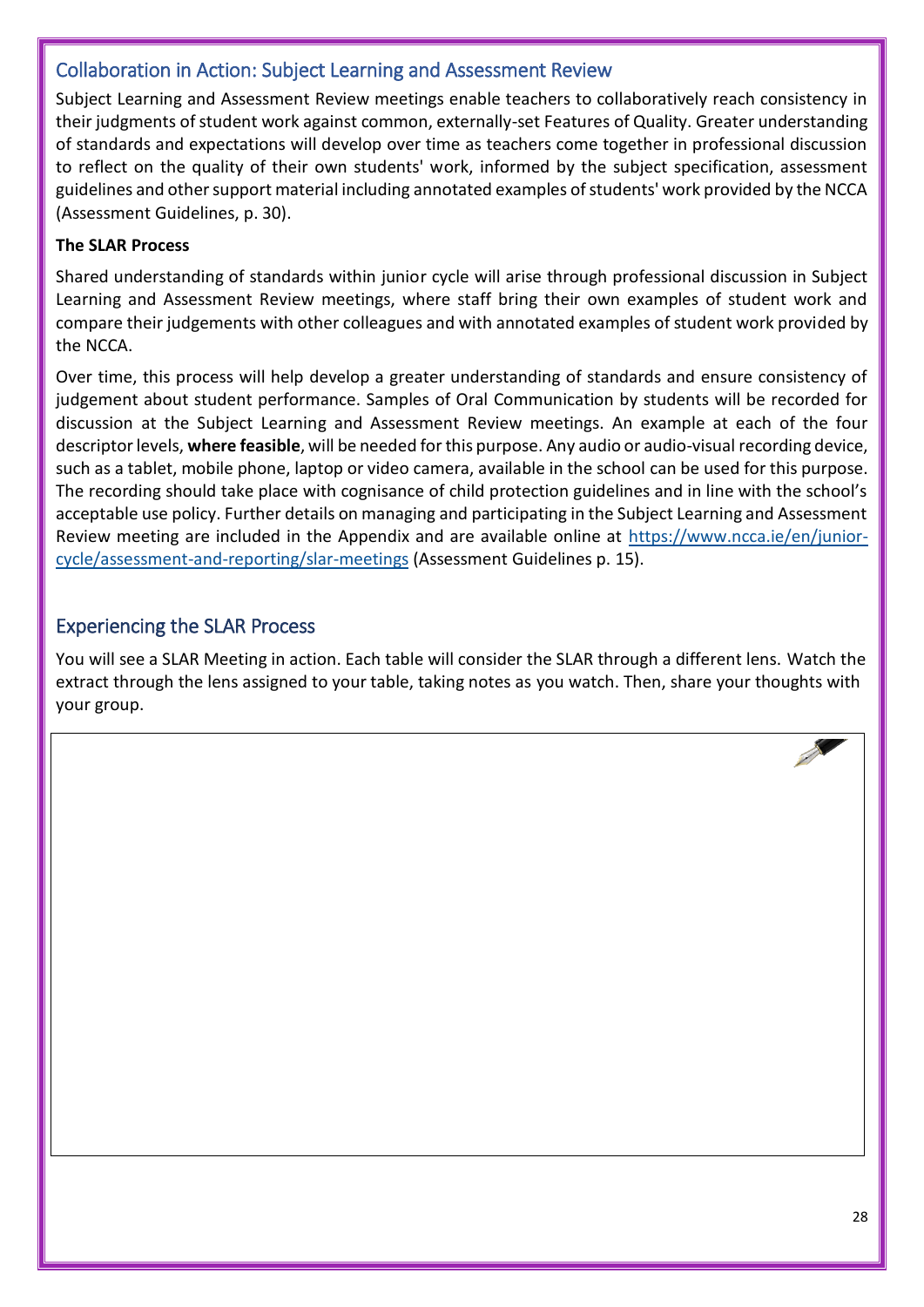### <span id="page-28-0"></span>Guidelines for a SLAR Meeting

Subject Learning and Assessment Review meetings enable teachers to collaboratively reach consistency in their judgments of student work against common, externally set Features of Quality. Greater understanding of standards and expectations will develop over time as teachers come together in professional discussion to reflect on the quality of their own students' work, informed by the subject specification, assessment guidelines and other support material including annotated examples of students' work provided by the NCCA.

### **Overview**

The review process is centred on teachers discussing student work at structured meetings. It will play an important role in helping teachers to develop an understanding of standards and expectations by enabling them to reflect on the evidence of students' work and to share the learning and teaching strategies supporting that work.

**The objectives of the review process are:** 

- to achieve greater consistency of teachers' judgement
- to provide better feedback to students
- to achieve greater alignment of judgements with expected standards
- to assure parents and others that students are receiving appropriate recognition of their achievements in line with standards and expectations.

The time for SLAR meetings will be provided for in the school calendar from the allocated 22 hours of professional time for each full-time teacher each year. One teacher (facilitator) of each subject will be allocated two additional hours by school management to prepare for and coordinate each SLAR meeting. This role will normally be rotated among the relevant teachers.

#### **Each meeting will:**

- be subject-specific
- last approximately two hours
- take place at a time as near as possible to the completion of the Classroom-Based Assessment
- involve the review of student work related to a specific Classroom-Based Assessment.

Where there is only one teacher of a subject in a school, the teacher can be facilitated to participate in a Subject Learning and Assessment Review meeting in another school. In the case of an Irish-medium school, that teacher of a subject can participate in a Subject Learning and Assessment Review meeting in another Irish-medium school.

### **Facilitator's Guide**

Teachers will fulfil the role of facilitator during Subject Learning and Assessment Review meetings on a rotational basis. The facilitator will model effective questioning during the discussion of the samples of student work focusing on how well students' work matches the Features of Quality. During SLAR meetings, where it is not clearly evident which descriptor should apply, the group should look for the evidence in the student's work that matches all or nearly all of the Features of Quality associated with a particular descriptor.

This 'best fit' approach allows teachers at the review meeting to select the descriptor that best matches the work being assessed. The facilitator will submit a short report of the SLAR meeting to the school principal. Teachers should not assume that the results of a group of students being assessed will follow any particular distribution plan as the student's work is being judged only against the Features of Quality rather than other students' work.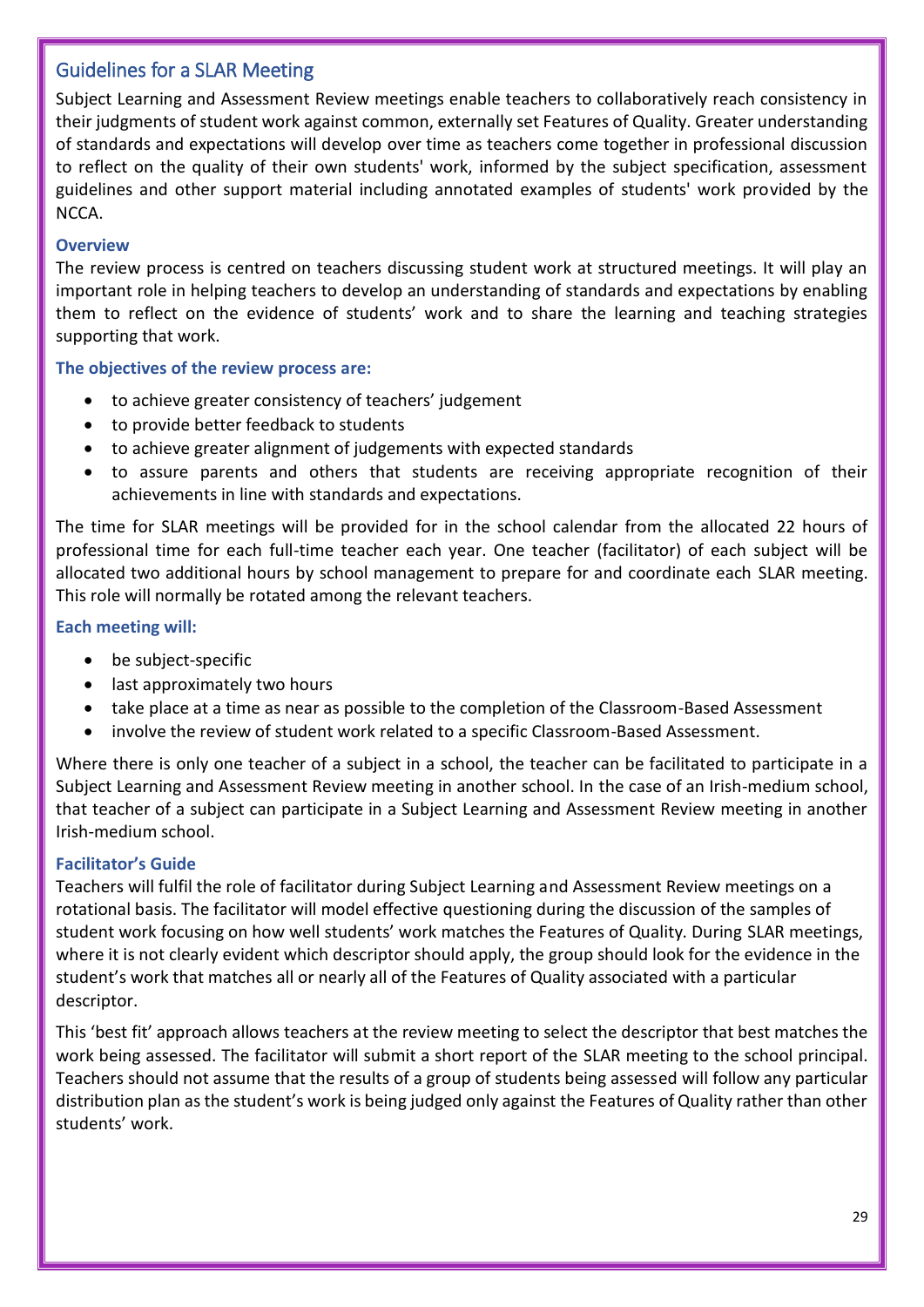#### **Before the meeting**

As a first step, teachers may find it helpful to review some of the relevant NCCA annotated examples prior to coming to decisions about their own students' work.

Once students have completed their Classroom-Based Assessment, the teacher will carry out a provisional assessment of the students' work based on the Features of Quality. These provisional assessments may be modified in light of the discussions that take place at the Subject Learning and Assessment Review meeting.

The teacher will make a note of the descriptor allocated to each student and any other point they may wish or find useful to refer to during and after the Subject Learning and Assessment Review meeting. This note will be for the teacher's own use.

In preparation for the Subject Learning and Assessment Review meeting, each teacher will identify one sample of student's work for each descriptor, **where feasible**, and will have these available for discussion at the meeting.

### **During the meeting**

The facilitator leads the meeting and keeps the record of the decisions made in a template, which is used to generate the report of the meeting. It is recommended that the meeting should generally follow this sequence:

• The facilitator explains that the purpose of the meeting is to support consistency of judgement about students' work and to develop a common understanding about the quality of student learning. The value of the meeting in providing feedback to students on how they might improve their work should also be highlighted.

• The facilitator asks one member of staff to introduce a sample of work they have assessed as *Yet to Meet Expectations*.

• Following a short introduction by the teacher, the facilitator leads a general discussion on the extent to which the student's work matches the relevant Features of Quality. If the meeting affirms the judgement, this is noted in the meeting record by the facilitator.

• Where there is a lack of agreement, the facilitator should refer to relevant annotated examples of student work provided by the NCCA and, if appropriate, a couple of examples of student work that other teachers in the group have assessed and awarded that descriptor to.

• The facilitator should look to establish consensus during the discussion of examples, but the emphasis should be on developing teachers' professional knowledge and skills rather than on seeking unanimous agreement over every Feature of Quality in every example.

• The emphasis in affirming judgements during the SLAR meetings should always be on a 'best fit' approach which allows teachers to agree the descriptor that 'on-balance' is most appropriate for the work being assessed.

• While reasonable time should be allowed for discussion, the facilitator should use his/her professional judgement to decide when it would be appropriate to proceed to the next sample.

• If possible, there should be discussion of at least two samples for each descriptor and the facilitator should ensure that each teacher has at least one of their samples discussed during the meeting.

• The process is repeated, in turn, with samples assessed as *In Line with Expectations*, *Above Expectations* and *Exceptional* being discussed and shared in the group. At the end of the meeting, the facilitator briefly summarises the key points from the discussion.

• It's important that each teacher notes the implications of the decisions made during the meeting for the rest of the student work they have already assessed, particularly in the case of descriptors where their judgement did not align with the view of the majority of teachers at the meeting.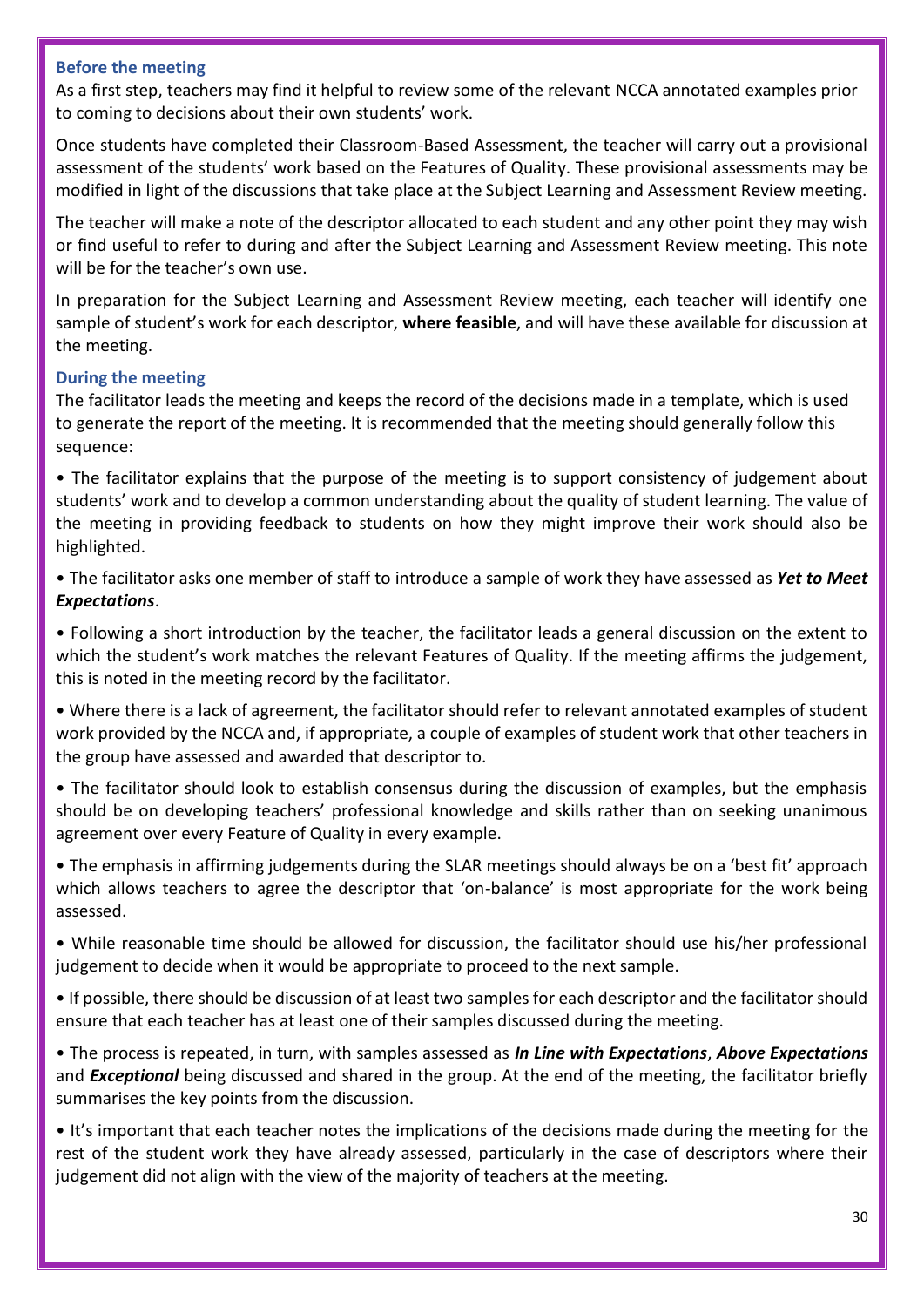### **After the meeting**

After the meeting, each teacher considers the assessment of their students' work based on the outcomes of the meeting and, where it is considered necessary, makes the appropriate adjustments to their provisional assessments.

Following the Subject Learning and Assessment Review meeting, the facilitator submits their report from the meeting focusing on the outcomes of the discussion of student work at the meeting and submits it to the school principal.

The facilitator may also ask teachers, should they wish, to contribute some student work to a bank of examples:

- To support the induction of new teachers
- To support future Subject Learning and Assessment Review meetings
- To use with students and parents in demonstrating the standard of work achieved.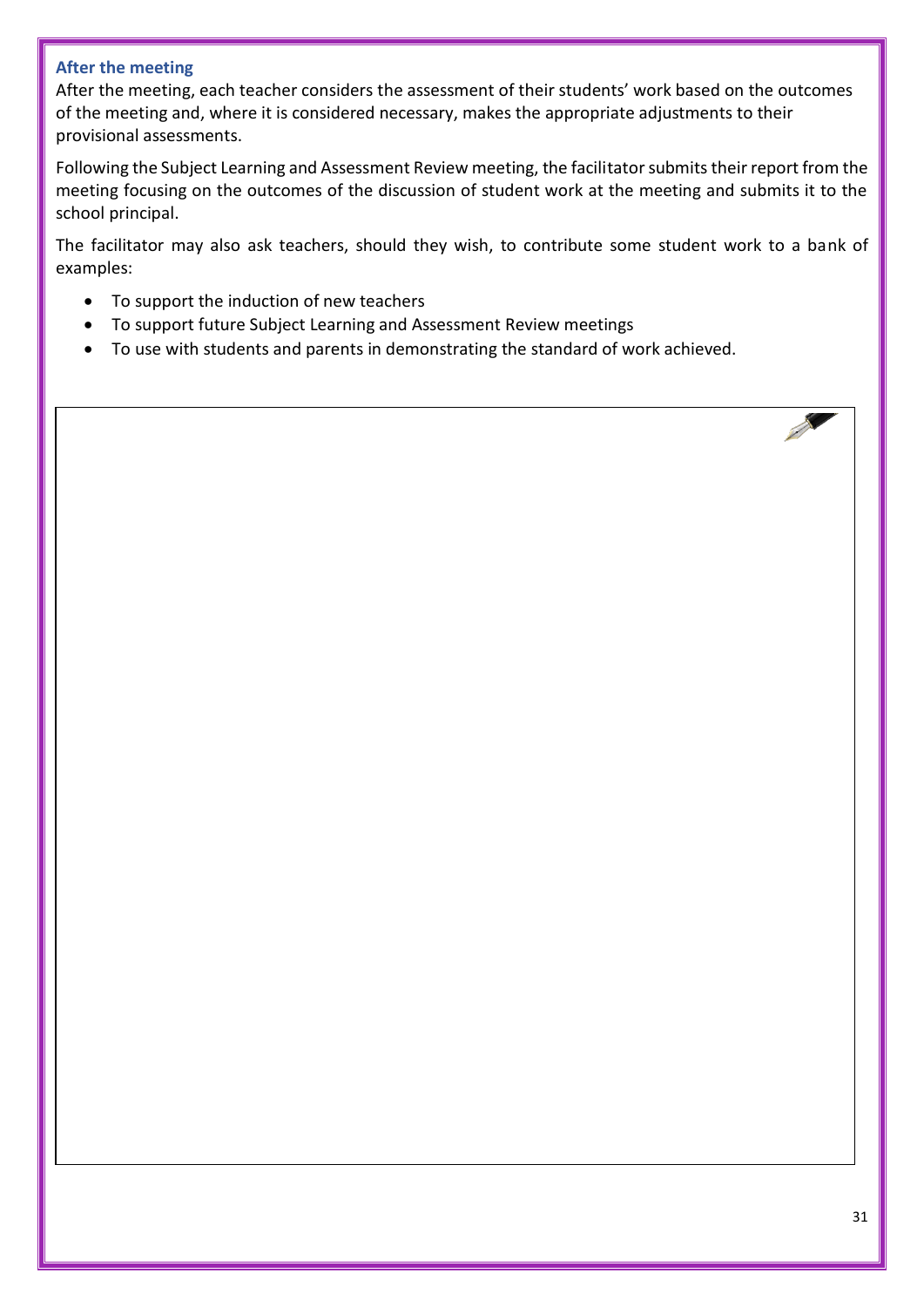### <span id="page-31-0"></span>Templates for Student Samples for a SLAR meeting

Each teacher should submit, where possible, four samples of student work for the Subject Learning and Assessment Review (SLAR) meeting. Where feasible, these samples should **contain an example of each of the four descriptor levels.** The information will be used to create a running order for the SLAR meeting. Assign a number between 1 and 4 to all student samples, beginning with the sample you would like to discuss most in case there is not enough time to discuss all samples.

Please submit your samples with a copy of this template to your SLAR Facilitator on or before the agreed date.

| <b>Student Work for SLAR Meeting: Teacher Template</b> |                                    |                           |  |  |  |  |  |
|--------------------------------------------------------|------------------------------------|---------------------------|--|--|--|--|--|
| <b>SLAR Facilitator Name:</b>                          |                                    |                           |  |  |  |  |  |
| <b>Teacher Name:</b>                                   |                                    | <b>Class Group:</b>       |  |  |  |  |  |
|                                                        | Format:                            | <b>Sample Shared via:</b> |  |  |  |  |  |
| Sample 1                                               | Topic/Title:                       |                           |  |  |  |  |  |
|                                                        | <b>Provisional Descriptor:</b>     |                           |  |  |  |  |  |
|                                                        | <b>Preference for use at SLAR:</b> |                           |  |  |  |  |  |
| Sample 2                                               | Format:                            | <b>Sample Shared via:</b> |  |  |  |  |  |
|                                                        | Topic/Title:                       |                           |  |  |  |  |  |
|                                                        | <b>Provisional Descriptor:</b>     |                           |  |  |  |  |  |
|                                                        | <b>Preference for use at SLAR:</b> |                           |  |  |  |  |  |
|                                                        | Format:                            | <b>Sample Shared via:</b> |  |  |  |  |  |
| Sample 3                                               | Topic/Title:                       |                           |  |  |  |  |  |
|                                                        | <b>Provisional Descriptor:</b>     |                           |  |  |  |  |  |
|                                                        | Preference for use at SLAR:        |                           |  |  |  |  |  |
| Sample 4                                               | Format:                            | <b>Sample Shared via:</b> |  |  |  |  |  |
|                                                        | Topic/Title:                       |                           |  |  |  |  |  |
|                                                        | <b>Provisional Descriptor:</b>     |                           |  |  |  |  |  |
|                                                        | Preference for use at SLAR:        |                           |  |  |  |  |  |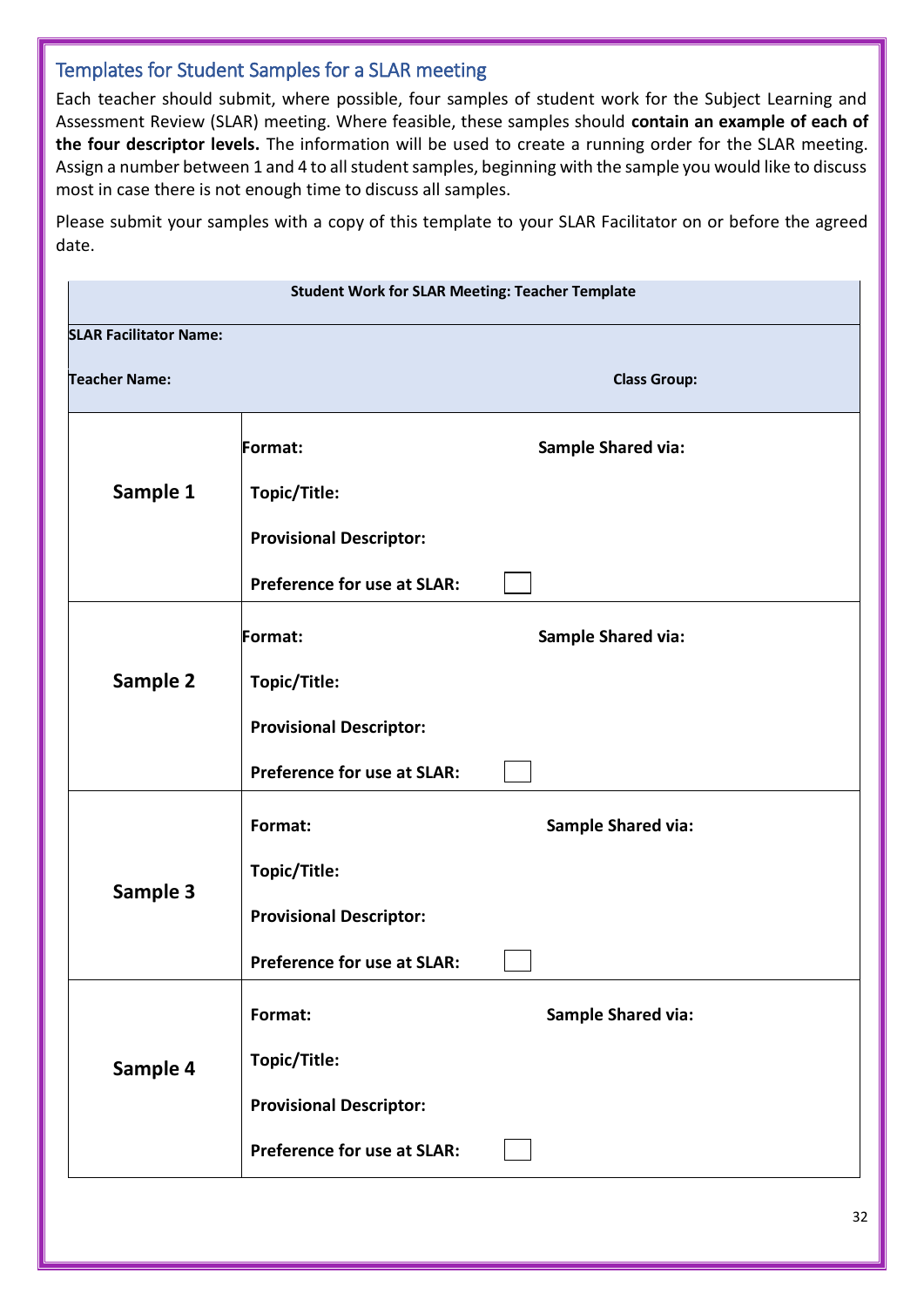<span id="page-32-0"></span>

| Running Order of Samples-Subject Learning and Assessment Review Meeting |                |                                                 |                                                    |                                                           |                                                          |  |  |  |
|-------------------------------------------------------------------------|----------------|-------------------------------------------------|----------------------------------------------------|-----------------------------------------------------------|----------------------------------------------------------|--|--|--|
| <b>Running Order MFL SLAR</b>                                           |                |                                                 |                                                    |                                                           |                                                          |  |  |  |
| Teacher's name                                                          | Item<br>number | Provisional<br>descriptor<br><b>Exceptional</b> | Provisional<br>descriptor<br>Above<br>expectations | Provisional<br>descriptor<br>In line with<br>expectations | Provisional<br>descriptor<br>Yet to meet<br>expectations |  |  |  |
|                                                                         |                |                                                 |                                                    |                                                           |                                                          |  |  |  |
|                                                                         |                |                                                 |                                                    |                                                           |                                                          |  |  |  |
|                                                                         |                |                                                 |                                                    |                                                           |                                                          |  |  |  |
|                                                                         |                |                                                 |                                                    |                                                           |                                                          |  |  |  |
|                                                                         |                |                                                 |                                                    |                                                           |                                                          |  |  |  |
|                                                                         |                |                                                 |                                                    |                                                           |                                                          |  |  |  |
|                                                                         |                |                                                 |                                                    |                                                           |                                                          |  |  |  |
|                                                                         |                |                                                 |                                                    |                                                           |                                                          |  |  |  |
|                                                                         |                |                                                 |                                                    |                                                           |                                                          |  |  |  |
|                                                                         |                |                                                 |                                                    |                                                           |                                                          |  |  |  |
|                                                                         |                |                                                 |                                                    |                                                           |                                                          |  |  |  |

Facilitator: Date of the SLAR:

**\_\_\_\_\_\_\_\_\_\_\_\_\_\_\_\_\_\_\_\_\_\_\_\_\_\_\_\_\_\_\_\_\_\_\_\_\_\_\_ \_\_\_\_\_\_\_\_\_\_\_\_\_\_\_\_\_\_\_\_\_\_\_\_\_\_\_\_\_\_\_\_\_\_\_\_\_\_\_**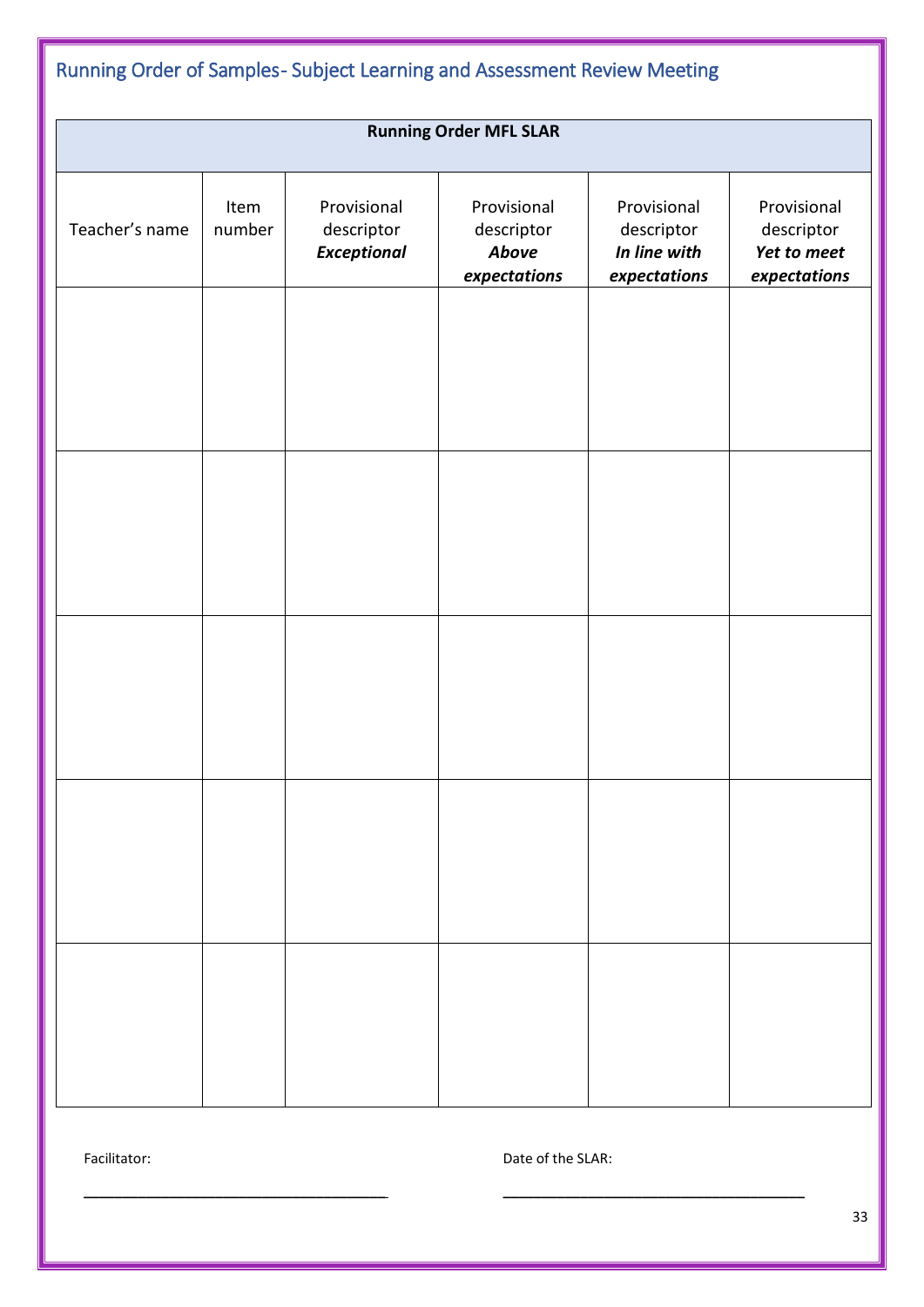### <span id="page-33-0"></span>**Junior Cycle Terminology**

#### **Assessment Task (AT)**

The Assessment Task is a written task completed by students during class time, and is sent to the State Examinations Commission for marking. The Assessment Task is specified by the NCCA and is related to the learning outcomes of the second Classroom-Based Assessment. The Guidelines for the Classroom-Based Assessments and Assessment Task for each subject will provide all the necessary details and they are also available in the Assessment Toolkit.

#### **Classroom-Based Assessments (CBA)**

Classroom-Based Assessments in subjects and short courses provide students with opportunities to demonstrate their understanding and skills in ways not possible in a formal examination. Classroom-Based Assessments, facilitated by the classroom teacher, are undertaken by students in a defined time period, within class contact time and to a national timetable.

#### **Features of Quality**

Features of quality are the statements in the short course/subject specifications that support teachers in making judgements about the quality of student work for the purpose of awarding achievement grades for certification. As success criteria are closely linked to learning intentions and based on the day-to-day processes in the classroom, student learning will gradually come to reflect the requirements set out in the features of quality which are used for assessment and reporting purposes.

#### **Formative Assessment**

Assessment is formative when either formal or informal procedures are used to gather evidence of learning during the learning process and used to adapt teaching to meet student needs. The process permits teachers and students to collect information about student progress and to suggest adjustments to the teacher's approach to instruction and the student's approach to learning. Assessment for learning covers all aspects of formative assessment but has a particular focus on the student having an active role in his/her learning.

#### **Junior Cycle Profile of Achievement (JCPA)**

The JCPA is the award that students will receive at the end of their junior cycle. The award will reward achievement across all areas of learning and assessment including ongoing, formative assessment; Classroom-Based Assessments; and SEC grades, which include results from the final examinations and the Assessment Tasks.

#### **Learning Intention**

A learning intention for a lesson or series of lessons is a statement, created by the teacher, which describes clearly what the teacher wants the students to know, understand and be able to do as a result of the learning and teaching activities.

#### **Learning Outcomes**

Learning outcomes are statements in curriculum specifications to describe the knowledge, understanding, skills and values students should be able to demonstrate after a period of learning.

#### **Ongoing Assessment**

As part of their classroom work, students engage in assessment activities that can be either formative or summative in nature. Teachers assess as part of their daily practice by observing and listening as students carry out tasks, by looking at what they write and make, and by considering how they respond to, frame and ask questions. Teachers use this assessment information to help students plan the next steps in their learning. Periodically, this assessment will be in more structured, formalised settings where teachers will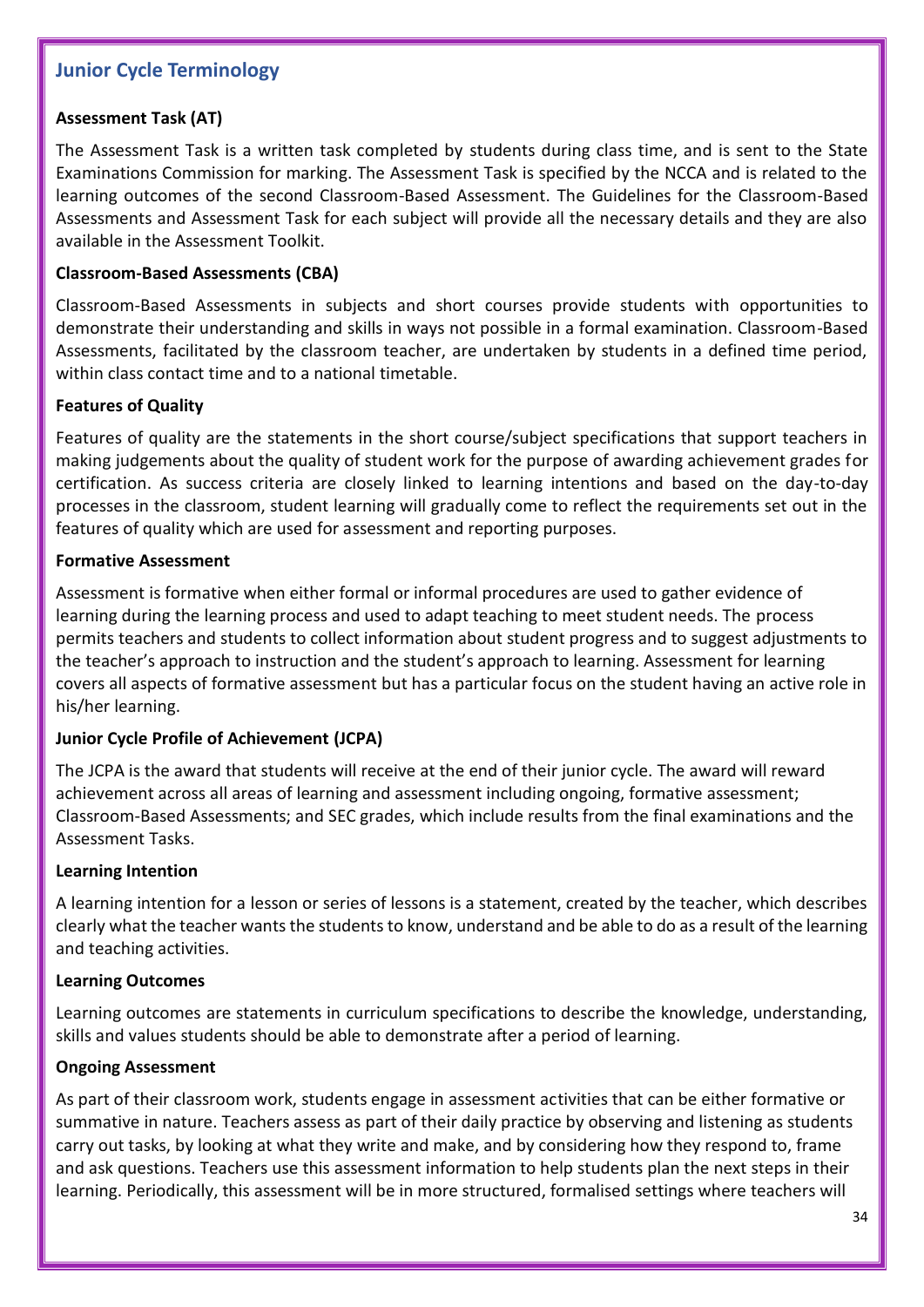need to obtain a snapshot of the students' progress in order to make decisions on future planning and to report on progress. This may involve the students in doing projects, investigations, case studies and/or tests and may occur at defined points in the school calendar.

### **Specification**

A subject or short course specification details the intended learning outcomes and how they can be achieved and demonstrated. The specification outlines how the learning in any subject or short course is linked to particular statements of learning and key skills.

### **Subject Learning and Assessment Review (SLAR) Meetings**

Following the completion of a Classroom-Based Assessment, teachers will engage in review meetings, where they will share and discuss samples of their assessments of student work and build common understanding about the quality of student learning.

### **Success Criteria**

Success criteria are linked to learning intentions. They are developed by the teacher and/or the student and describe what success looks like. They help the teacher and student to make judgements about the quality of student learning.

### **Summative Assessment**

Assessment is summative when it is used to evaluate student learning at the end of the instructional process or of a period of learning. The purpose is to summarise the students' achievements and to determine whether and to what degree the students have demonstrated understanding of that learning by comparing it against agreed success criteria or features of quality.